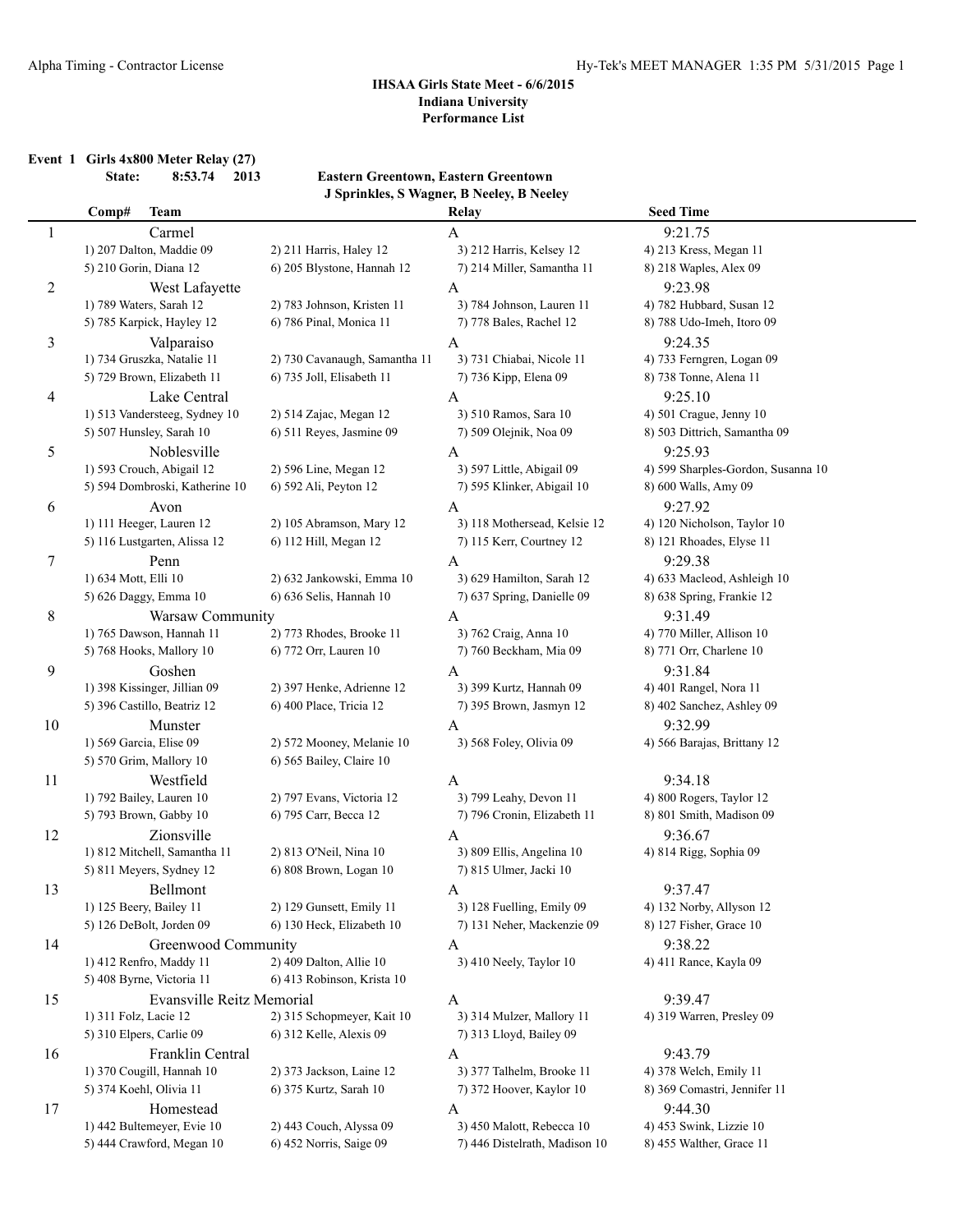#### **Event 1 ... (Girls 4x800 Meter Relay (27))**

|    | Comp#<br><b>Team</b>              |                                 | Relay                          | <b>Seed Time</b>           |
|----|-----------------------------------|---------------------------------|--------------------------------|----------------------------|
| 18 | <b>Brebeuf Jesuit Preparatory</b> |                                 | A                              | 9:46.43                    |
|    | 1) 195 Modrall, Katherine 09      | 2) 200 Vanderkooy, Sophia 11    | 3) 189 Gallagher, Mikayla 09   | 4) 192 Laramore, Lydia 10  |
|    | 5) 196 Owens, Katie 12            | 6) 187 Detherage, Isabel 11     | 7) 190 Gardner, Caroline 11    | 8) 188 Fisher, Susan 11    |
| 19 | <b>Bloomington North</b>          |                                 | $\mathbf{A}$                   | 9:47.08                    |
|    | 1) 149 Flynn, Ella 11             | 2) 155 Williams, Grace 09       | 3) 147 Dixon, Caroline 09      | 4) 146 Campbell, Jaela 11  |
|    | 5) 145 Brown, Joy 11              | 6) 152 Kautz, Hannah 10         | 7) 153 Silberstein, Rachael 10 | 8) 148 Farmer, Bella 09    |
| 20 | Warren Central                    |                                 | A                              | 9:47.65                    |
|    | 1) 744 Gibbs, Laura 09            | 2) 747 Jackson, Joye 12         | 3) 755 Waites, Keytorria 10    | 4) 756 Wells, Jamie 09     |
|    | 5) 750 Johnson, Destiny 10        | 6) 751 Jones, Constance Hope 12 | 7) 746 Harris, Malia 10        | 8) 745 Gray, Kireina 12    |
| 21 | Boonville                         |                                 | A                              | 9:47.86                    |
|    | 1) 174 Barker, Haley 09           | 2) 175 Brandenberger, Taylin 09 | 3) 179 Willem, Kyerra 09       | 4) 177 Hamilton, Sarah 12  |
|    | 5) 178 Sloan, Taryn 09            | 6) 176 Broeker, Chloe 10        |                                |                            |
| 22 | <b>Bloomington South</b>          |                                 | A                              | 9:49.52                    |
|    | 1) 168 Lewandowski, Alexis 12     | 2) 165 Hetrick, Gabbie 10       | 3) 172 Reynolds, Ashlee 10     | 4) 163 Galuska, Toudora 09 |
|    | 5) 158 Bush, Hope 10              | 6) 167 Kautz, Addie 12          | 7) 156 Abram, Breanna 11       | 8) 161 Evans, Macy 11      |
| 23 | Southport                         |                                 | A                              | 9:49.63                    |
|    | 1) 702 Blankenbaker, Heather 10   | 2) 703 Bucker, Delaney 11       | 3) 707 Sharpe, Kayla 09        | 4) 708 Sullivan, Erin 10   |
|    | 5) 706 Rogers, Shelby 11          | 6) 704 Cox, Katie 11            | 7) 705 Harvey-King, Micah 12   |                            |
| 24 | Northfield                        |                                 | A                              | 9:52.15                    |
|    | 1) 614 Halderman, Jenna 12        | 2) 615 Kennedy, Arie 12         | 3) 616 LeLand, Natasha 09      | 4) 617 Singer, Karla 12    |
|    | 5) 618 Sloan, Brittany 12         | 6) 619 Thompson, Olivia 10      | 7) 620 Tracy, Catherine 10     |                            |
| 25 | Lawrence North                    |                                 | A                              | 9:52.37                    |
|    | 1) 528 Allen, Kayla 10            | 2) 537 Matsuoka, Laura 11       | 3) 538 Nichols, Marissa 10     | 4) 539 Riding, Shania 10   |
|    | 5) 536 Loughery, Maddie 09        | 6) 532 Carson, Jean 10          |                                |                            |
| 26 | Evansville North                  |                                 | A                              | 9:52.71                    |
|    | 1) 301 Grimm, Mary 11             | 2) 304 Rollins, Allison 12      | 3) 305 Roth, Stephanie 10      | 4) 307 Ward, Michaela 11   |
|    | 5) 303 Hodoval, Lauren 10         | 6) 302 Hisle, Kaylen 09         |                                |                            |
| 27 | Salem                             |                                 | A                              | 10:00.29                   |
|    | 1) 676 Calhoun, Sydney 12         | 2) 679 Smith, Sidney 09         | 3) 678 Smith, Madison 12       | 4) 680 Warren, Sandra 11   |
|    | 5) 677 Jones, Ashley 11           |                                 |                                |                            |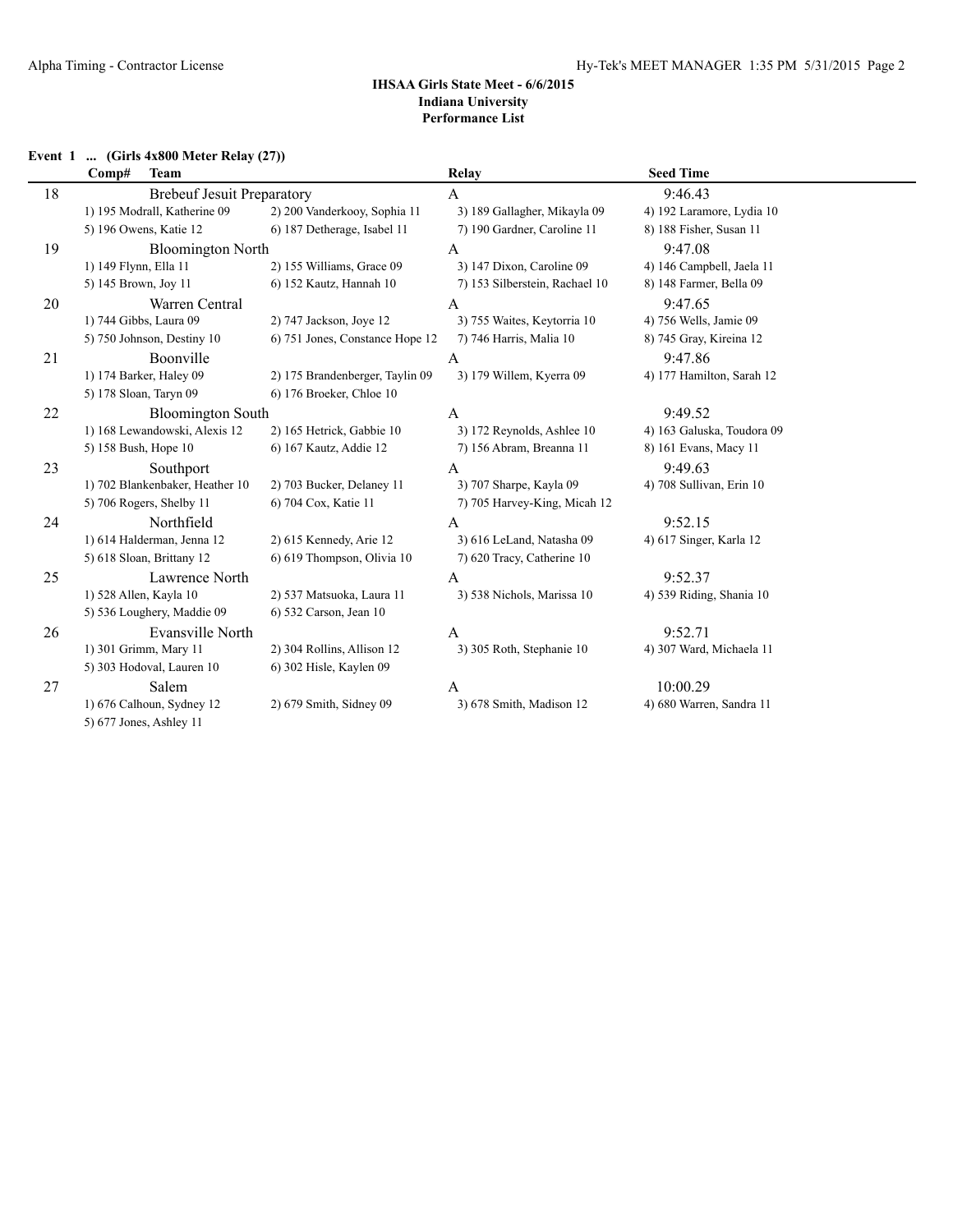|    | State: | 1986<br>11.52         | <b>Maicel Malone, North Central Indpls</b> |                          |                  |  |
|----|--------|-----------------------|--------------------------------------------|--------------------------|------------------|--|
|    | Comp#  | Name                  |                                            | Year School              | <b>Seed Time</b> |  |
| 1  | 380    | Christian, Antonise   |                                            | 10 Gary West Side        | 11.91            |  |
| 2  | 647    | Irby, Lynna           |                                            | 10 Pike                  | 12.06            |  |
| 3  | 430    | Cooper, Shana         | 11                                         | <b>Bishop Noll</b>       | 12.10            |  |
| 4  | 540    | Stewart, Peyton       |                                            | 12 Lawrence North        | 12.17            |  |
| 5  | 164    | Grabowski, Megan      | 11                                         | <b>Bloomington South</b> | 12.21            |  |
| 6  | 184    | Stalling, Ivory Renea | 12                                         | Bowman                   | 12.28            |  |
| 7  | 741    | Baker, Ashley         | 10                                         | Warren Central           | 12.28            |  |
| 8  | 183    | Scott, Tychina        | 10                                         | Bowman                   | 12.31            |  |
| 9  | 236    | Rassel, Olivia        | 10                                         | Center Grove             | 12.33            |  |
| 10 | 383    | Miller, Chynna        |                                            | Gary West Side           | 12.42            |  |
| 11 | 550    | McLemore, Jasmine     |                                            | 11 Michigan City         | 12.47            |  |
| 12 | 798    | Hubbard, Karen        |                                            | Westfield                | 12.50            |  |
| 13 | 308    | Armstead, Aaliyah     | 12                                         | EV Reitz Memoria         | 12.53            |  |
| 14 | 138    | Simmons, Kyara        |                                            | 10 Ben Davis             | 12.58            |  |
| 15 | 407    | Anderson, Hanna       | 09                                         | Greenwood Co             | 12.60            |  |
| 16 | 117    | Mitchell, Diamond     | 10                                         | Avon                     | 12.61            |  |
| 17 | 485    | Corya, Justine        |                                            | Jennings County          | 12.71            |  |
| 18 | 554    | Ravotto, Gabrielle    |                                            | Mishawaka Marian         | 12.76            |  |
| 19 | 699    | Green, Ariel          |                                            | South Bend Clay          | 12.77            |  |
| 20 | 170    | Morrone, Emily        |                                            | <b>Bloomington South</b> | 12.80            |  |
| 21 | 697    | Woods, Ahmanah        | 12                                         | South Bend Adams         | 12.85            |  |
| 22 | 441    | Staggs, Karaline      | 12                                         | Heritage Hills           | 12.92            |  |
| 23 | 335    | Johnson, India        |                                            | 10 Fishers               | 13.00            |  |
| 24 | 547    | Jones, Breanikka      | 11                                         | Marion                   | 13.03            |  |
| 25 | 447    | Kistler, Lindley      |                                            | Homestead                | 13.07            |  |
| 26 | 306    | Smith, Ashlynn        |                                            | <b>Evansville North</b>  | 13.21            |  |
| 27 | 582    | Creech, KaNiah        |                                            | 11 New Haven             | 13.28            |  |

### **Event 2 Girls 100 Meter Dash (27) Prelims**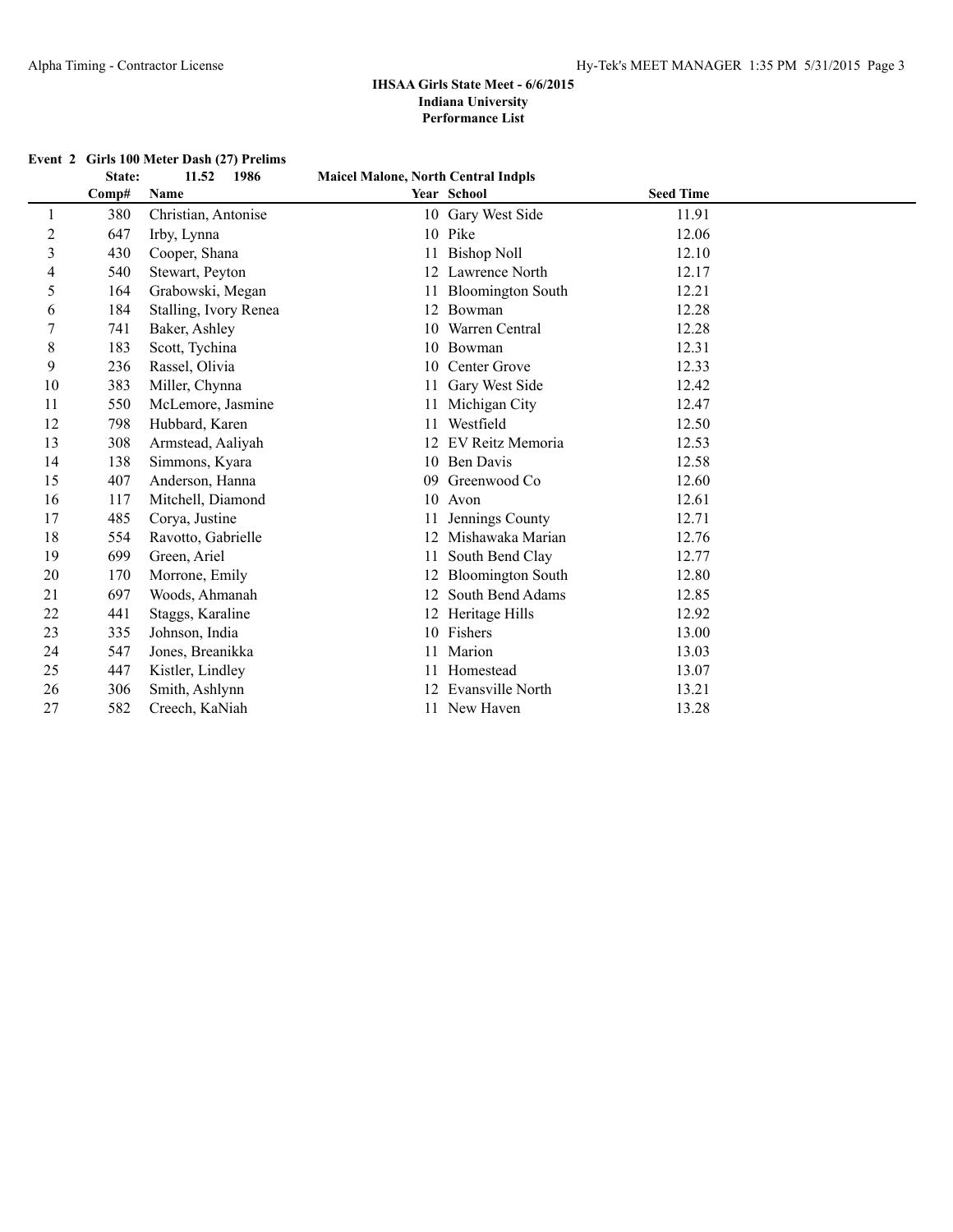#### **State: 13.95 2005 Vanneisha Ivy, Muncie Central Comp# Name Year School Seed Time** 1 753 Redmon, Caitlyn 12 Warren Central 14.21 2 491 Jungels, Jenna 11 Kankakee Valley 14.44 3 748 Jackson, Kayland 10 Warren Central 14.49 4 260 Gedeon, Debie 12 Columbus North 14.79 5 181 January, Annette 12 Bowman 14.83 6 486 Ertel, Keri 12 Jennings County 14.86 7 270 LaCosse, Kristen 10 Crown Point 15.05 8 299 Gill, Regene 12 EV Harrison 15.12 9 431 Huff, Kendria 12 Hammond Morton 15.13 10 151 Heeb, Gracie 11 Bloomington North 15.23 11 230 Goines, Haley 09 Center Grove 15.24 12 718 Porter, Keirra 12 TH North 15.24 13 405 Wise, Madison 10 Greenfield-Central 15.31 14 516 Sakeuh, Plenseh-Tay 12 Lapel 15.49 15 323 Miller, Jessica 11 Fairfield 15.52 16 364 Green, Je'bria 11 Fort Wayne Wayne 15.55 17 282 Walterhouse, Lydia 12 East Noble 15.56 18 355 Krantz, Jailyn 12 F W Northrop 15.65 19 642 Fuller, Sidney 12 Peru 15.73 20 143 Payne, Evonnie 12 Benton Central 15.75 21 691 Fair, Tajaa 11 South Bend Adams 15.76 22 203 Stull, Courtney 11 Brownsburg 15.85 23 434 Lawlor, Georgia 12 Harrison WL 15.92 24 535 George, Jalacia 12 Lawrence North 16.14 25 298 Hamby, Zoie 12 Evansville Central 16.23 26 564 Barnes, Aaliyah 09 Muncie Central 16.30 27 227 Webster, Jenni 12 Castle 16.35

#### **Event 3 Girls 100 Meter Hurdles (27) Prelims**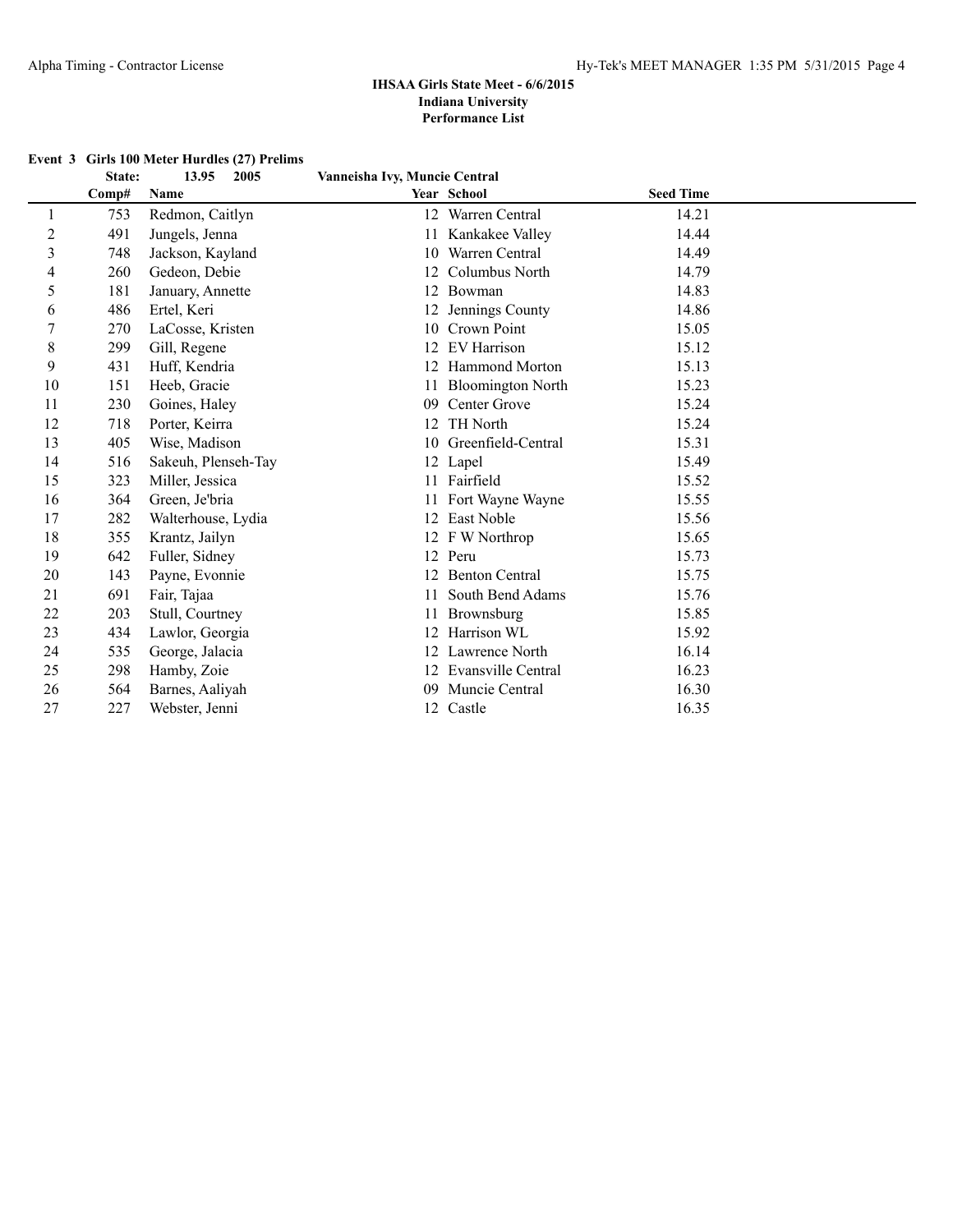|  | Event 4 Girls 200 Meter Dash (27) Prelims |  |  |  |
|--|-------------------------------------------|--|--|--|
|--|-------------------------------------------|--|--|--|

|                | State: | 23.12<br>1986        | <b>Maicel Malone, North Central Indpls</b> |                          |                  |  |
|----------------|--------|----------------------|--------------------------------------------|--------------------------|------------------|--|
|                | Comp#  | Name                 |                                            | Year School              | <b>Seed Time</b> |  |
| 1              | 164    | Grabowski, Megan     | 11                                         | <b>Bloomington South</b> | 24.92            |  |
| $\overline{c}$ | 743    | Byrdsong, Bryeana    |                                            | Warren Central           | 25.00            |  |
| 3              | 430    | Cooper, Shana        | 11                                         | <b>Bishop Noll</b>       | 25.01            |  |
| 4              | 183    | Scott, Tychina       | 10                                         | Bowman                   | 25.09            |  |
| 5              | 647    | Irby, Lynna          | 10                                         | Pike                     | 25.14            |  |
| 6              | 356    | McGee, Amber         |                                            | 12 F W Northrop          | 25.15            |  |
| 7              | 540    | Stewart, Peyton      |                                            | 12 Lawrence North        | 25.34            |  |
| 8              | 236    | Rassel, Olivia       | 10                                         | Center Grove             | 25.57            |  |
| 9              | 798    | Hubbard, Karen       |                                            | Westfield                | 25.69            |  |
| 10             | 383    | Miller, Chynna       |                                            | Gary West Side           | 25.69            |  |
| 11             | 741    | Baker, Ashley        |                                            | Warren Central           | 25.71            |  |
| 12             | 138    | Simmons, Kyara       | 10                                         | <b>Ben Davis</b>         | 25.73            |  |
| 13             | 335    | Johnson, India       |                                            | 10 Fishers               | 25.92            |  |
| 14             | 344    | Gibson, Rachel       |                                            | 11 F W Dwenger           | 25.94            |  |
| 15             | 655    | Woods, Oleya         |                                            | 10 Pike                  | 25.98            |  |
| 16             | 447    | Kistler, Lindley     |                                            | Homestead                | 25.98            |  |
| 17             | 554    | Ravotto, Gabrielle   |                                            | Mishawaka Marian         | 26.02            |  |
| 18             | 417    | Christopher, Camille | 09                                         | Hamilton Sou             | 26.02            |  |
| 19             | 353    | Huckleberry, Lexi    |                                            | 12 F W Northrop          | 26.04            |  |
| 20             | 701    | Montemayer, Brittany |                                            | South Newton             | 26.17            |  |
| 21             | 774    | Rich, Audrey         |                                            | 11 Warsaw Community      | 26.22            |  |
| 22             | 485    | Corya, Justine       |                                            | Jennings County          | 26.29            |  |
| 23             | 720    | Stigall, Keeliegh    | 11                                         | TH North                 | 26.34            |  |
| 24             | 758    | Alexander, Samantha  |                                            | Warsaw Community         | 26.42            |  |
| 25             | 709    | Main, Aubrey         | 12                                         | Southridge               | 26.61            |  |
| 26             | 573    | Anthony, Chyna       |                                            | 10 New Albany            | 27.01            |  |
| 27             | 300    | Toney, Jordan        | 09                                         | EV Harrison              | 27.06            |  |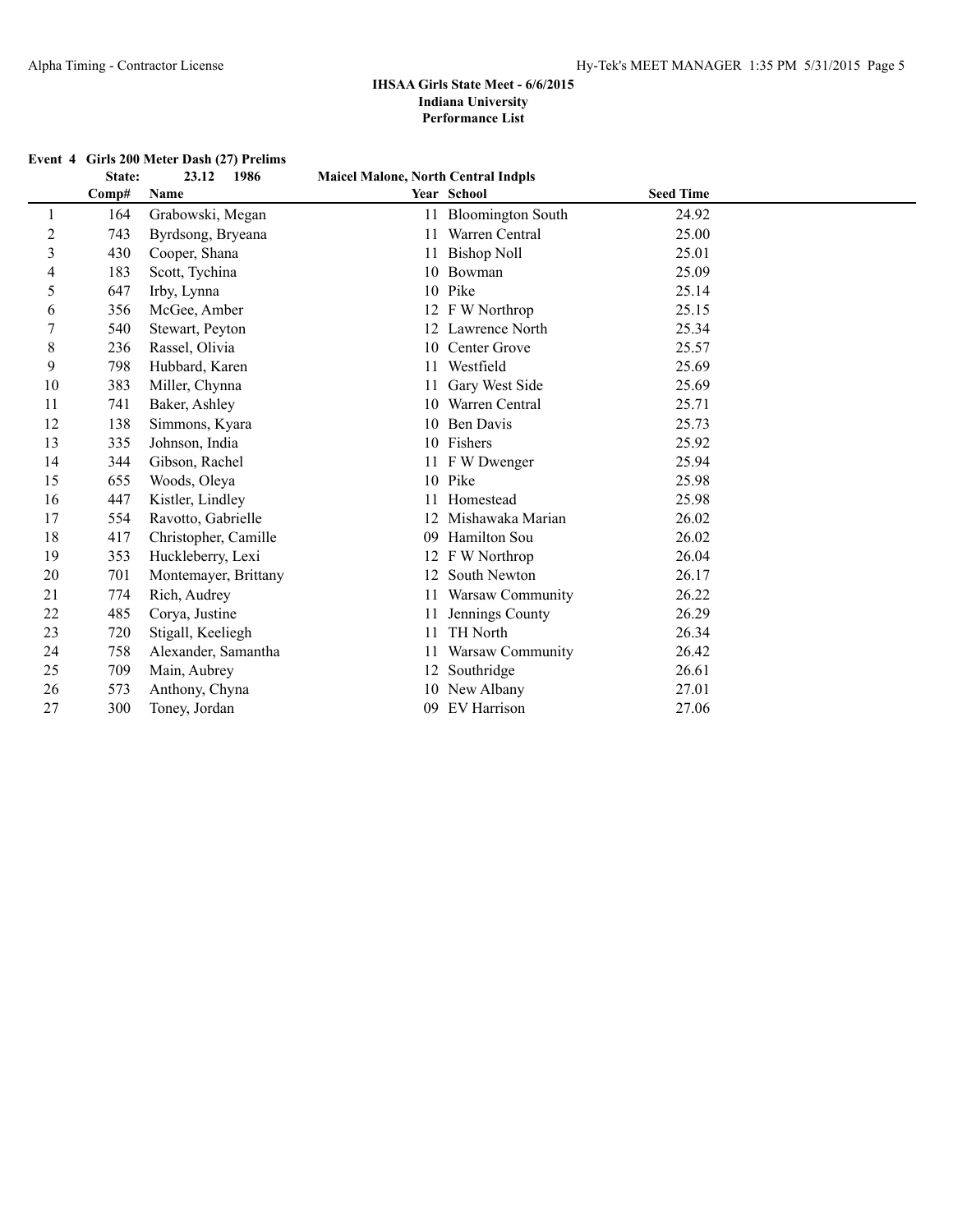| Event $5$ Girls 1600 Meter Run $(27)$ |  |  |  |
|---------------------------------------|--|--|--|
|                                       |  |  |  |

|    | State: | 2011<br>4:43.46       | <b>Waverly Neer, Culver Acade</b> |                     |                  |  |
|----|--------|-----------------------|-----------------------------------|---------------------|------------------|--|
|    | Comp#  | Name                  |                                   | Year School         | <b>Seed Time</b> |  |
| 1  | 552    | Rohrer, Anna          |                                   | 12 Mishawaka        | 4:54.31          |  |
| 2  | 120    | Nicholson, Taylor     |                                   | 10 Avon             | 5:01.65          |  |
| 3  | 632    | Jankowski, Emma       | 10                                | Penn                | 5:02.66          |  |
| 4  | 424    | Nichwitz, Rachel      | 12                                | Hamilton Sou        | 5:04.19          |  |
| 5  | 211    | Harris, Haley         | 12                                | Carmel              | 5:04.75          |  |
| 6  | 288    | Moore, Sierra         |                                   | Elkhart Memorial    | 5:05.02          |  |
| 7  | 459    | Stoffel, Hannah       |                                   | Huntington North    | 5:06.15          |  |
| 8  | 662    | Ball, Kyra            | 11                                | Portage             | 5:06.19          |  |
| 9  | 733    | Ferngren, Logan       |                                   | 09 Valparaiso       | 5:06.27          |  |
| 10 | 103    | Korte, Josey          | 10                                | Angola              | 5:06.83          |  |
| 11 | 207    | Dalton, Maddie        | 09                                | Carmel              | 5:07.31          |  |
| 12 | 220    | Metzger, Stacey       | 12                                | Carroll (Fw)        | 5:07.79          |  |
| 13 | 111    | Heeger, Lauren        | 12                                | Avon                | 5:09.02          |  |
| 14 | 261    | Lax, Sierra           |                                   | Columbus North      | 5:10.39          |  |
| 15 | 415    | Bippus, Sabrina       | 10                                | <b>Hamilton Sou</b> | 5:10.78          |  |
| 16 | 681    | Barker, Jenna         | 09                                | Seton Catholic      | 5:11.21          |  |
| 17 | 276    | Wylie, Hannah         | 09                                | Crown Point         | 5:11.97          |  |
| 18 | 684    | Backherms, Jessica    |                                   | <b>Silver Creek</b> | 5:13.99          |  |
| 19 | 468    | Free, Katherine       |                                   | Cathedral           | 5:17.01          |  |
| 20 | 751    | Jones, Constance Hope |                                   | Warren Central      | 5:19.91          |  |
| 21 | 440    | Crews, Sienna         |                                   | Heritage Hills      | 5:22.00          |  |
| 22 | 342    | Sorg, Kyley           | 09                                | Floyd Central       | 5:22.41          |  |
| 23 | 726    | Zeck, Devon           | 10                                | <b>TH North</b>     | 5:22.49          |  |
| 24 | 682    | Winter, Megan         |                                   | Seymour             | 5:25.26          |  |
| 25 | 807    | Wilkins, Rachel       |                                   | Wood Memorial       | 5:26.52          |  |
| 26 | 465    | Alatorre, Sofia       | 09                                | Cathedral           | 5:27.24          |  |
| 27 | 522    | Hodson, Kayley        |                                   | 11 Lawrence Central | 5:28.70          |  |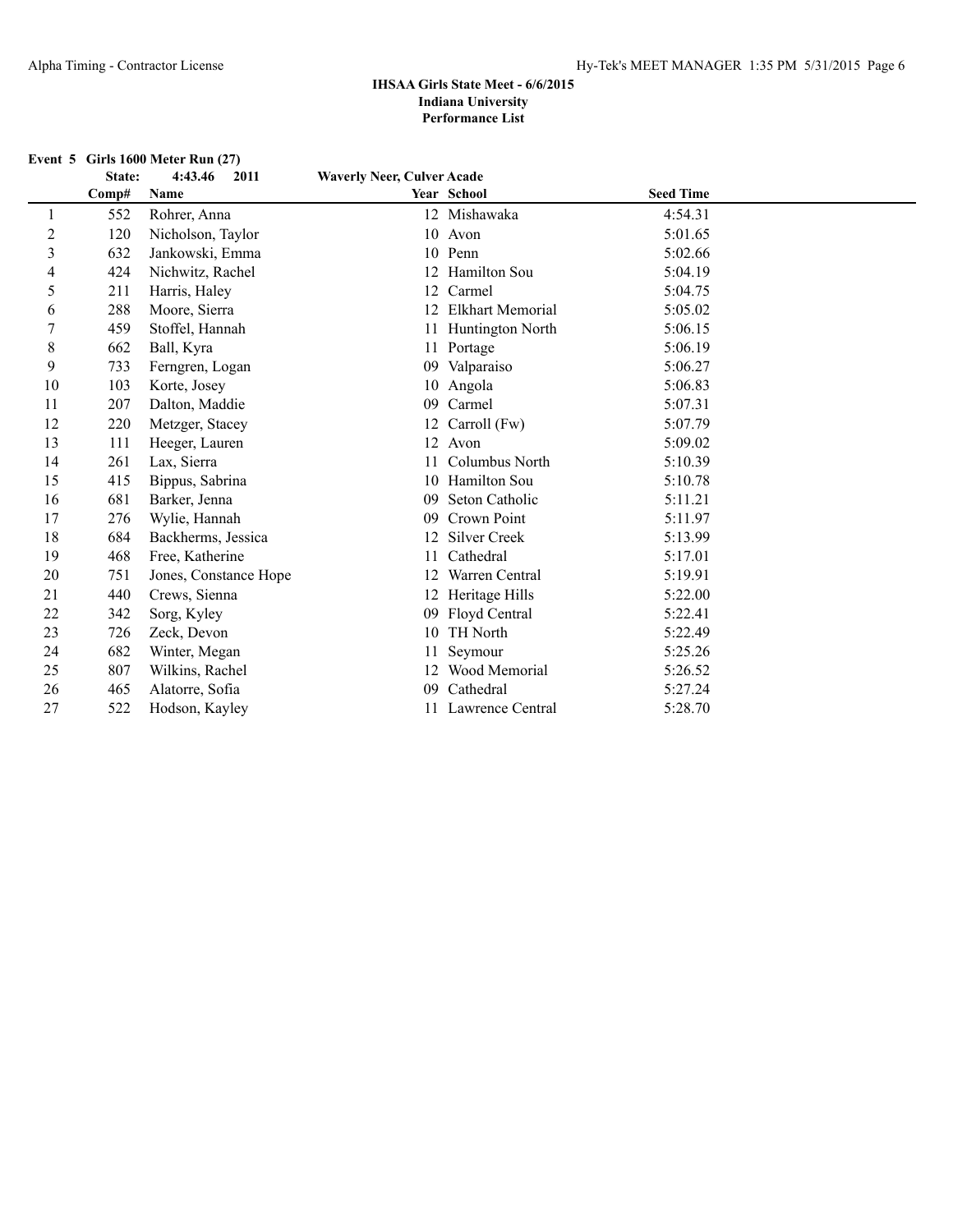**Event 6 Girls 4x100 Meter Relay (27)**

**State: 45.75 2003 Ft Wayne Northrup Adams, Rox, Carr, Robinson**

|              | Comp#                  | <b>Team</b>                       |                               | Relay                           | <b>Seed Time</b>            |
|--------------|------------------------|-----------------------------------|-------------------------------|---------------------------------|-----------------------------|
| $\mathbf{1}$ |                        | <b>Ben Davis</b>                  |                               | A                               | 46.86                       |
|              |                        | 1) 134 Brown, Sheniya 09          | 2) 136 Collier, Dajia 11      | 3) 138 Simmons, Kyara 10        | 4) 140 Woodson, Ra'Von 11   |
|              |                        | 5) 135 Campbell, Ralen 10         | 6) 139 Simms, Jaylinn 10      | 7) 137 Jones, Di'Aira 09        | 8) 142 Young, Erynn 11      |
| 2            |                        | Homestead                         |                               | A                               | 48.18                       |
|              | 1) 451 Morales, Zea 11 |                                   | 2) 456 Williams, Morgann 12   | 3) 447 Kistler, Lindley 11      | 4) 457 Wright, Cezi 11      |
|              | 5) 449 Lee, Erica 11   |                                   | 6) 443 Couch, Alyssa 09       | 7) 445 Crocker, Madi 10         | 8) 448 LaBelle, Jordan 11   |
| 3            |                        | Warren Central                    |                               | A                               | 48.24                       |
|              |                        | 1) 741 Baker, Ashley 10           | 2) 743 Byrdsong, Bryeana 11   | 3) 752 Jordan, Jasmyne 12       | 4) 753 Redmon, Caitlyn 12   |
|              |                        | 5) 748 Jackson, Kayland 10        | 6) 757 Wilson, Nidjah 10      |                                 |                             |
| 4            |                        | Hamilton Southeastern             |                               | A                               | 48.30                       |
|              |                        | 1) 417 Christopher, Camille 09    | 2) 416 Brooks-Edson, Jada 09  | 3) 420 Mackenzie, Mia 09        | 4) 423 McKinney, Deneen 11  |
|              |                        | 5) 419 Jenkins, Alexa 11          | 6) 425 Obear, Emily 12        | 7) 426 Perry, Angela 09         | 8) 427 Perry, Ashley 11     |
| 5            |                        | Pike                              |                               | A                               | 48.33                       |
|              |                        | 1) 648 Jackson, Kim 12            | 2) 655 Woods, Oleya 10        | 3) 656 Wright, Mikayla 10       | 4) 643 Brown, Sandra 11     |
|              |                        | 5) 652 Martin, Sydney 10          | 6) 645 Gray, Ariel 12         | 7) 646 Greene, Victoria 11      | 8) 653 Rascoe, LeRae 10     |
| 6            |                        | South Bend Adams                  |                               | A                               | 48.34                       |
|              | 1) 691 Fair, Tajaa 11  |                                   | 2) 693 Mittiga, Catherine 11  | 3) 696 Wiederrecht, Katheryn 11 | 4) 692 Lottie, Jessiyah 10  |
|              |                        | 5) 697 Woods, Ahmanah 12          | 6) 698 Wright, Tyara 11       |                                 |                             |
| 7            |                        | North Central (Indianapolis)      |                               | A                               | 48.38                       |
|              |                        | 1) 612 Stapleton, Dezi 10         | 2) 608 Miles, Amani 10        | 3) 603 Flemings, Amoni 11       | 4) 610 Robinson, Chelsea 12 |
|              |                        | 5) 607 Maxey, Jennie Lee 10       | 6) 604 Gibson, Raven 11       | 7) 605 Jones, Courtney 10       | 8) 602 Carson, Jasmine 09   |
| 8            |                        | Warsaw Community                  |                               | $\mathbf{A}$                    | 48.44                       |
|              |                        | 1) 767 Harter, Mariah 12          | 2) 758 Alexander, Samantha 11 | 3) 763 Curtis, Abbi 09          | 4) 774 Rich, Audrey 11      |
|              |                        | 5) 759 Armey, Raina 09            | 6) 764 Davis, Shunterra 09    |                                 |                             |
| 9            |                        | Fort Wayne Northrop               |                               | A                               | 48.52                       |
|              |                        | 1) 352 Earley, Kamiyah 09         | 2) 353 Huckleberry, Lexi 12   | 3) 354 Jones, Aliyah 09         | 4) 357 Muhammad, Kyara 10   |
|              |                        | 5) 356 McGee, Amber 12            | 6) 355 Krantz, Jailyn 12      | 7) 359 Wagner, Lauren 11        | 8) 360 Weemes, Cierra 11    |
| 10           |                        | <b>Bloomington South</b>          |                               | A                               | 48.54                       |
|              | 1) 166 Kao, Addy 09    |                                   | 2) 170 Morrone, Emily 12      | 3) 157 Bomba, Cydney 11         | 4) 164 Grabowski, Megan 11  |
|              |                        | 5) 160 Ehman, Emily 11            | 6) 159 Coleman, Amanda 11     | 7) 171 Oyler, Meg 11            |                             |
| 11           |                        | Avon                              |                               | A                               | 48.61                       |
|              |                        | 1) 110 Ellis, Monique 12          | 2) 109 Ellis, Lanique 12      | 3) 122 Shelton, Stacie 10       | 4) 117 Mitchell, Diamond 10 |
|              |                        | 5) 106 Anderson, Natalie 12       | 6) 119 Newbern, Lauren 10     | 7) 108 Centers, Vanessa 09      | 8) 123 Simmons, Courtnee 10 |
| 12           |                        | Fishers                           |                               | A                               | 48.77                       |
|              |                        | 1) 326 Banks, Brooklyn 11         | 2) 328 Carver, Paris 10       | 3) 334 Harrison, Danielle 09    | 4) 335 Johnson, India 10    |
|              |                        | 5) 330 Fletchall, Emily 12        | 6) 331 Grace, Brianna 11      | 7) 327 Berndt, Salynda 12       | 8) 329 Clark, Maryna 12     |
| 13           |                        | <b>Brebeuf Jesuit Preparatory</b> |                               | A                               | 48.90                       |
|              |                        | 1) 199 Smith, Jordan 09           | 2) 185 Anderson, Yasmine 09   | 3) 197 Ozobu, Gold 12           | 4) 194 McDuffie, Devin 11   |
|              |                        | 5) 193 McCarroll, Dorian 11       | 6) 191 Kumar, Shaili 11       | 7) 198 Sakai, Alexandra 09      | 8) 186 Brase, Samantha 10   |
| 14           |                        | Fort Wayne North Side             |                               | A                               | 48.96                       |
|              |                        | 1) 349 Moore, Nakayla 09          | 2) 346 Hawthorne, Ke'ondra 11 | 3) 350 Tabron, Jordan 11        | 4) 348 Jenkins, Jasmine 12  |
|              |                        | 5) 345 Burton, Danitria 10        | 6) 347 James, Cyan 09         |                                 |                             |
| 15           |                        | Lawrence North                    |                               | $\mathbf{A}$                    | 48.99                       |
|              |                        | 1) 533 Colvin, Nijah 10           | 2) 535 George, Jalacia 12     | 3) 540 Stewart, Peyton 12       | 4) 541 Windler, Sierra 10   |
|              |                        | 5) 534 Corbin, Hayli 12           | 6) 530 Brown, Breanna 11      | 7) 531 Byrd, Geneva 10          | 8) 529 Bailey, Ravin 12     |
| 16           |                        | Fairfield                         |                               | A                               | 49.18                       |
|              |                        | 1) 320 Armbruster, Chloe 11       | 2) 323 Miller, Jessica 11     | 3) 322 Lau, Cierra 10           | 4) 324 Miller, Riley 11     |
|              |                        | 5) 321 Kitson, Brittany 12        | 6) 325 Sceniak, Winifred 10   |                                 |                             |
| 17           |                        | Terre Haute North Vigo            |                               | A                               | 49.31                       |
|              |                        | 1) 724 Williams, Stephanie 10     | 2) 721 Tilstra-Smith, Anna 11 | 3) 720 Stigall, Keeliegh 11     | 4) 718 Porter, Keirra 12    |
|              |                        | 5) 716 McCloud, Nicole 10         | 6) 722 Tovey, Molly 10        | 7) 715 Brewer, Jamekia 09       | 8) 725 Zaher, Janan 10      |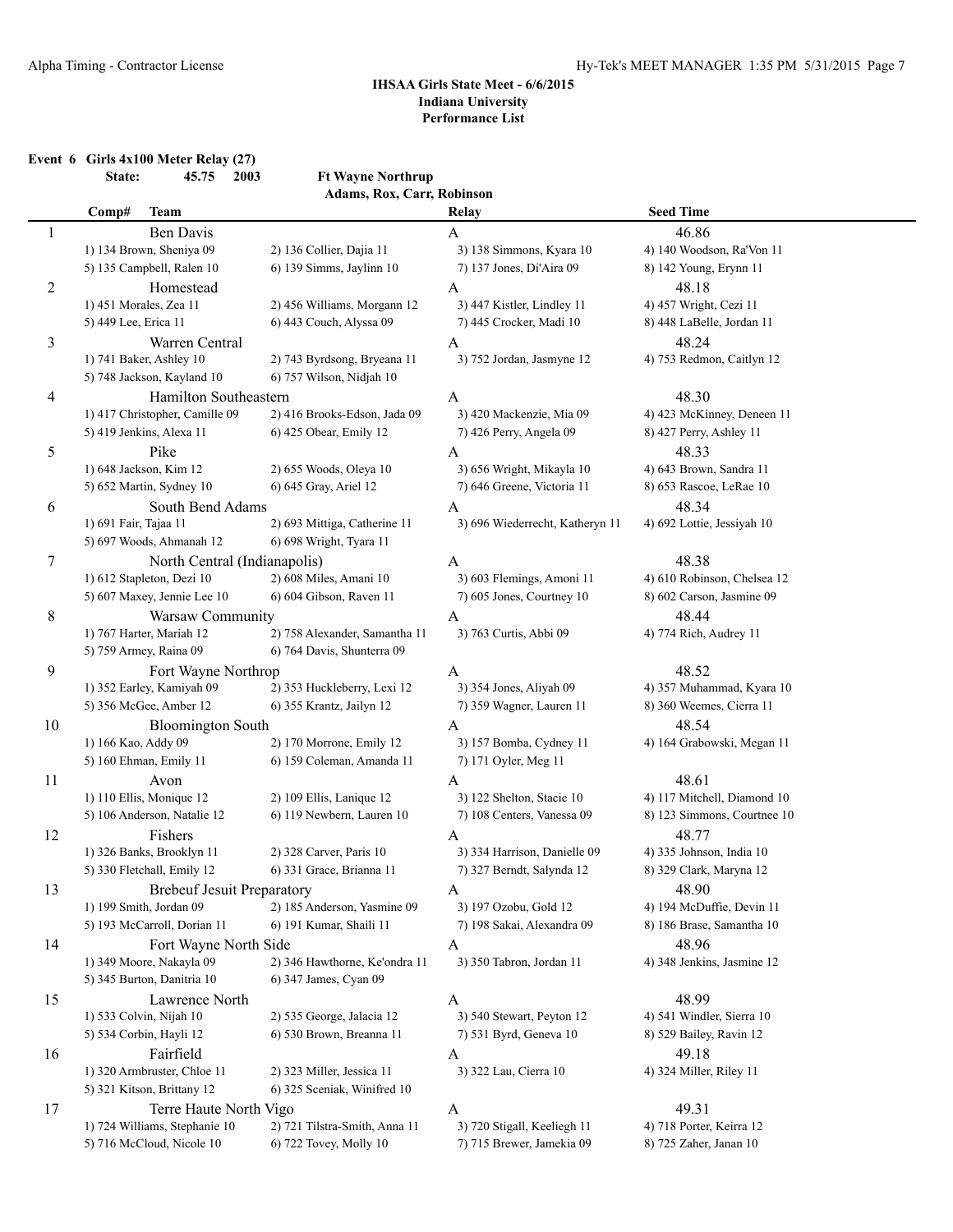### **Event 6 ... (Girls 4x100 Meter Relay (27))**

|    | Comp#<br><b>Team</b>       |                                 | Relay                        | <b>Seed Time</b>                |
|----|----------------------------|---------------------------------|------------------------------|---------------------------------|
| 18 | Bowman Leadership Academy  |                                 | A                            | 49.33                           |
|    | 1) 183 Scott, Tychina 10   | 2) 181 January, Annette 12      | 3) 180 Foster, Kylea 12      | 4) 184 Stalling, Ivory Renea 12 |
|    | 5) 182 Kirk, Josephine 11  |                                 |                              |                                 |
| 19 | Lawrence Central           |                                 | A                            | 49.35                           |
|    | 1) 527 Stott, Lakara 11    | 2) 519 Harper, Adreana 09       | 3) 525 Simmons, De'Aira 09   | 4) 521 Herring, Kyndal 11       |
|    | 5) 524 Norwood, Jai-lyn 09 | 6) 523 Jones, Jimmesia 09       | 7) 526 Smith, Kayla 12       | 8) 520 Harris, Caroline 10      |
| 20 | Jeffersonville             |                                 | A                            | 49.37                           |
|    | 1) 480 Lacy, Hailey 11     | 2) 475 Adams-LeMaster, Haley 09 | 3) 481 Lewis, Chelsea 12     | 4) 479 Henry, Jhala 10          |
|    | 5) 477 Davis, Elexus 11    | 6) 482 Roseman, Larrisa 09      | 7) 484 Williams, Asia 11     |                                 |
| 21 | Chesterton                 |                                 | A                            | 49.83                           |
|    | 1) 243 Molnar, Brianna 09  | 2) 248 Tumbas, Emma 10          | 3) 249 Warren, Samantha 11   | 4) 250 Wilson, Molly 11         |
|    | 5) 246 Smith, Alex 09      | 6) 242 Borzych, Brittany 12     | 7) 241 Bell, Desiree 11      | 8) 244 Peters, Autianna 12      |
| 22 | New Albany                 |                                 | A                            | 49.85                           |
|    | 1) 574 Bell, Aaliyah 11    | 2) 575 Boyd, Christine 12       | 3) 581 Scrivner, Savannah 12 | 4) 573 Anthony, Chyna 10        |
|    | 5) 577 Cathey, Allyson 09  | 6) 578 Dierking, Kyle 10        | 7) 580 Mfochive, Micol 12    | 8) 576 Candler, Demarre 11      |
| 23 | Lake Central               |                                 | A                            | 49.91                           |
|    | 1) 500 Blair, Holly 12     | 2) 508 McKenzie, Tori 11        | 3) 505 Glover, Brooke 10     | 4) 502 DiNino, Renee 11         |
|    | 5) 504 Earving, Alaysha 09 | 6) 506 Hubbard, Zh'ane 09       | 7) 499 Bell, Samantha 11     |                                 |
| 24 | Evansville Bosse           |                                 | $\mathbf{A}$                 | 50.08                           |
|    | 1) 290 Bailey, Kiara 10    | 2) 291 Bradley, Sariah 12       | 3) 295 Hunter, Yamani 12     | 4) 296 Leary, Ariah 10          |
|    | 5) 293 Carter, Natalya 09  | 6) 294 Cassidy, Megan 09        | 7) 289 Adams, Ma'nya 09      | 8) 292 Burkhart, Sydney 10      |
| 25 | Center Grove               |                                 | A                            | 50.58                           |
|    | 1) 230 Goines, Haley 09    | 2) 237 Rau, Lauren 11           | 3) 239 Utterback, Allison 10 | 4) 236 Rassel, Olivia 10        |
|    | 5) 233 Long, Victoria 12   | 6) 238 Rizzi, Jackie 12         | 7) 234 Passafiume, Athena 09 | 8) 240 Wheat, Ashley 09         |
| 26 | Mt. Vernon                 |                                 | A                            | 50.60                           |
|    | 1) 560 Bush, Savannah 11   | 2) 561 Cole, Cydney 09          | 3) 562 Green, Brooke 10      | 4) 563 Randall, Abigail 12      |
|    | 5) 558 Brown, Darra 09     | 6) 559 Bulla, Stefanie 12       |                              |                                 |
| 27 | Roncalli                   |                                 | A                            | 51.57                           |
|    | 1) 670 Harris, Halle 12    | 2) 667 Clarke, Morgan 10        | 3) 668 DeWitt, Maddison 10   | 4) 673 Saylor, Paige 10         |
|    | 5) 665 Asher, Josie 10     | 6) 671 Jahnke, Izzy 09          | 7) 672 Origer, Olivia 09     | 8) 669 Guerrettaz, Hayley 10    |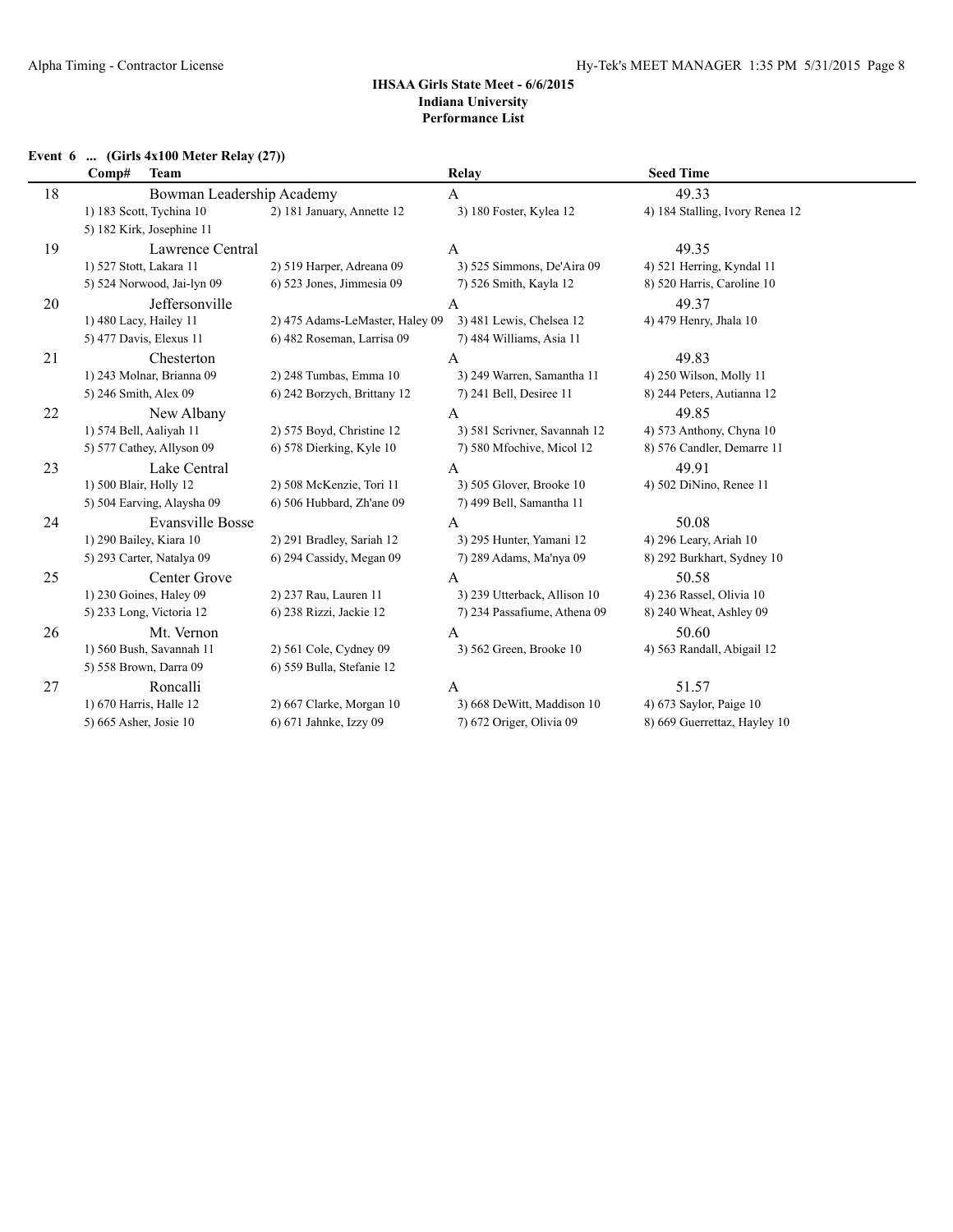## **Event 7 Girls 400 Meter Dash (27)**<br>**State:** 52.42 1986

|    | State: | 1986<br>52.42       | <b>Maicel Malone, North Central Indpls</b> |                        |                  |  |
|----|--------|---------------------|--------------------------------------------|------------------------|------------------|--|
|    | Comp#  | Name                |                                            | Year School            | <b>Seed Time</b> |  |
|    | 647    | Irby, Lynna         |                                            | 10 Pike                | 54.96            |  |
| 2  | 380    | Christian, Antonise |                                            | 10 Gary West Side      | 55.89            |  |
| 3  | 550    | McLemore, Jasmine   |                                            | 11 Michigan City       | 56.67            |  |
| 4  | 358    | Phillips, Breanna   |                                            | 10 F W Northrop        | 56.85            |  |
| 5  | 557    | Coleman, Olivia     |                                            | 12 Mt Vernon Fortvi    | 57.01            |  |
| 6  | 314    | Mulzer, Mallory     |                                            | 11 EV Reitz Memoria    | 57.21            |  |
| 7  | 605    | Jones, Courtney     |                                            | 10 North Centra        | 57.26            |  |
| 8  | 551    | Moody, Ayanna       |                                            | 12 Mishawaka           | 57.42            |  |
| 9  | 286    | Young, Makaya       |                                            | <b>Elkhart Central</b> | 57.67            |  |
| 10 | 233    | Long, Victoria      |                                            | 12 Center Grove        | 57.88            |  |
| 11 | 146    | Campbell, Jaela     |                                            | 11 Bloomington North   | 58.10            |  |
| 12 | 439    | Bradley, Isabel     |                                            | 11 Heritage Christian  | 58.25            |  |
| 13 | 328    | Carver, Paris       |                                            | 10 Fishers             | 58.52            |  |
| 14 | 697    | Woods, Ahmanah      | 12                                         | South Bend Adams       | 58.53            |  |
| 15 | 208    | Dixon, Rachel       | 11                                         | Carmel                 | 58.57            |  |
| 16 | 791    | Cruz, Amairany      | 12                                         | <b>West Noble</b>      | 58.65            |  |
| 17 | 460    | Coan, Rebecca       |                                            | 11 Bishop Chartard     | 59.10            |  |
| 18 | 497    | Newman, Olivia      |                                            | 12 Lafayette Je        | 59.11            |  |
| 19 | 266    | Rouster, Whitney    |                                            | 11 Covenant Christi    | 59.17            |  |
| 20 | 589    | Saylor, Rachel      |                                            | 11 New Prairie         | 59.18            |  |
| 21 | 360    | Weemes, Cierra      |                                            | 11 F W Northrop        | 59.25            |  |
| 22 | 473    | Stout, Annie        |                                            | 10 Jasper              | 59.36            |  |
| 23 | 749    | Johnson, Dejah      |                                            | 10 Warren Central      | 59.48            |  |
| 24 | 480    | Lacy, Hailey        | 11                                         | Jeffersonville         | 59.77            |  |
| 25 | 173    | Richards, Ellen     |                                            | 11 Bloomington South   | 59.81            |  |
| 26 | 374    | Koehl, Olivia       |                                            | 11 Franklin Central    | 59.86            |  |
| 27 | 223    | Peach, McKenna      |                                            | 11 Castle              | 1:00.43          |  |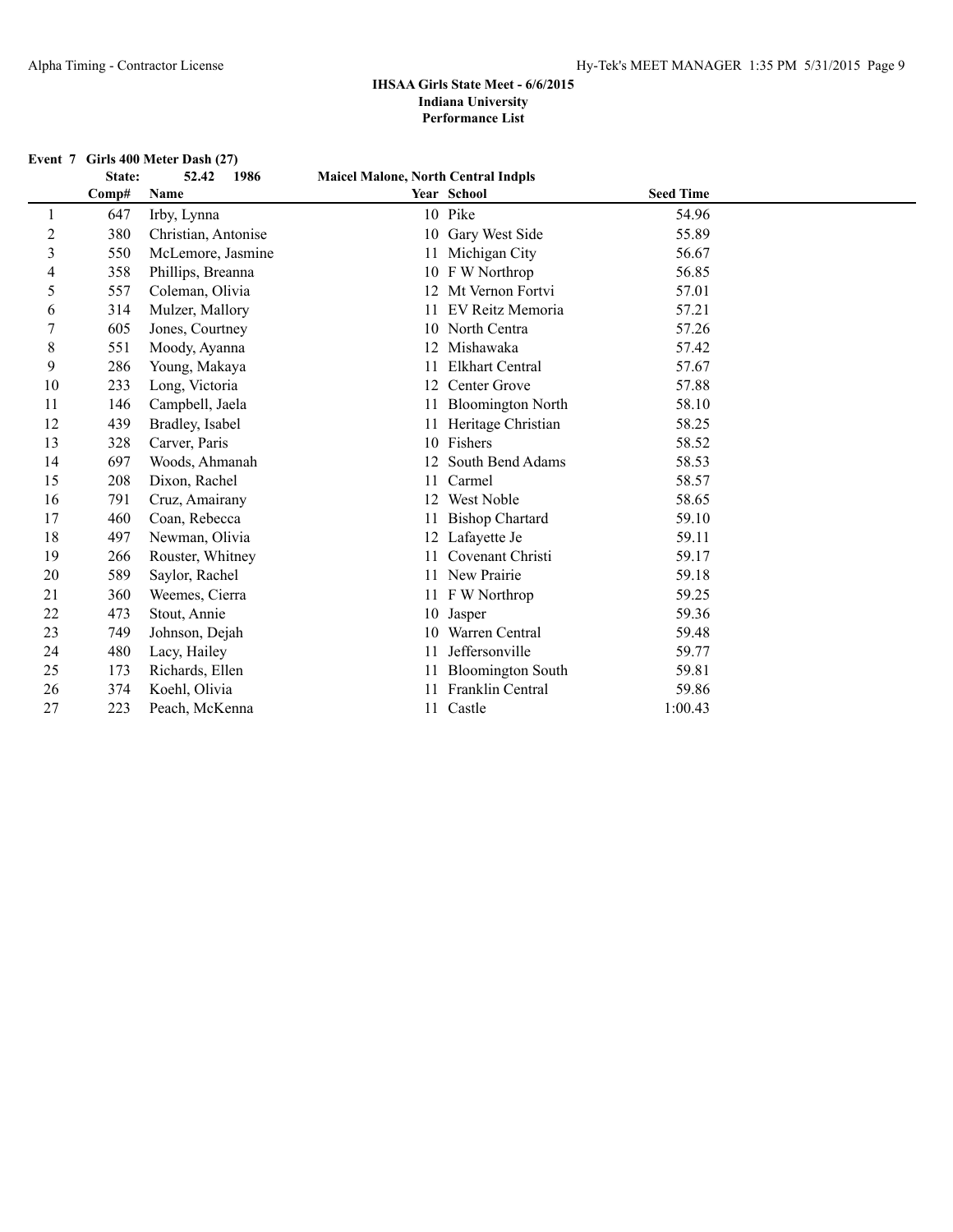#### **Event 8 Girls 300 Meter Hurdles (27)**

|    | State: | 6/6/2014<br>41.36     | Symone Black, FW Concordia |                          |                  |  |
|----|--------|-----------------------|----------------------------|--------------------------|------------------|--|
|    | Comp#  | Name                  |                            | Year School              | <b>Seed Time</b> |  |
| 1  | 486    | Ertel, Keri           |                            | 12 Jennings County       | 43.96            |  |
| 2  | 270    | LaCosse, Kristen      |                            | 10 Crown Point           | 44.23            |  |
| 3  | 590    | Vogeler, Allison      |                            | 12 New Prairie           | 44.50            |  |
| 4  | 491    | Jungels, Jenna        |                            | 11 Kankakee Valley       | 44.62            |  |
| 5  | 780    | Deryn, Alex           |                            | 10 West Lafayette        | 44.98            |  |
| 6  | 516    | Sakeuh, Plenseh-Tay   |                            | 12 Lapel                 | 45.03            |  |
| 7  | 696    | Wiederrecht, Katheryn |                            | South Bend Adams         | 45.35            |  |
| 8  | 151    | Heeb, Gracie          | 11                         | <b>Bloomington North</b> | 45.45            |  |
| 9  | 206    | Cowen, Jessica        | 10                         | Carmel                   | 45.66            |  |
| 10 | 420    | Mackenzie, Mia        | 09                         | Hamilton Sou             | 45.71            |  |
| 11 | 658    | Burgess, Samantha     | 12                         | Plainfield               | 45.72            |  |
| 12 | 766    | Eckert, Nicole        |                            | <b>Warsaw Community</b>  | 45.77            |  |
| 13 | 365    | Griffin, Demetria     |                            | 12 Fort Wayne Wayne      | 46.09            |  |
| 14 | 181    | January, Annette      |                            | Bowman                   | 46.41            |  |
| 15 | 245    | Raffin, Teresa        | 12                         | Chesterton               | 46.46            |  |
| 16 | 264    | Capelle, Sidney       |                            | Corydon Central          | 46.76            |  |
| 17 | 470    | Sanders, Olivia       | 11                         | Cathedral                | 46.80            |  |
| 18 | 357    | Muhammad, Kyara       |                            | 10 F W Northrop          | 47.02            |  |
| 19 | 262    | Malone, Olivia        |                            | Columbus North           | 47.04            |  |
| 20 | 362    | Houston, KiMaya       |                            | 10 F W South Side        | 47.05            |  |
| 21 | 752    | Jordan, Jasmyne       |                            | Warren Central           | 47.06            |  |
| 22 | 277    | Song, Athena          | 09                         | <b>Culver Academies</b>  | 47.11            |  |
| 23 | 804    | Denham, Abby          |                            | 10 White River Valley    | 47.14            |  |
| 24 | 461    | Ernst, Teresa         | 11                         | <b>Bishop Chartard</b>   | 47.23            |  |
| 25 | 405    | Wise, Madison         | 10                         | Greenfield-Central       | 47.49            |  |
| 26 | 579    | Eze, Ucheoma          |                            | New Albany               | 47.55            |  |
| 27 | 298    | Hamby, Zoie           |                            | 12 Evansville Central    | 47.98            |  |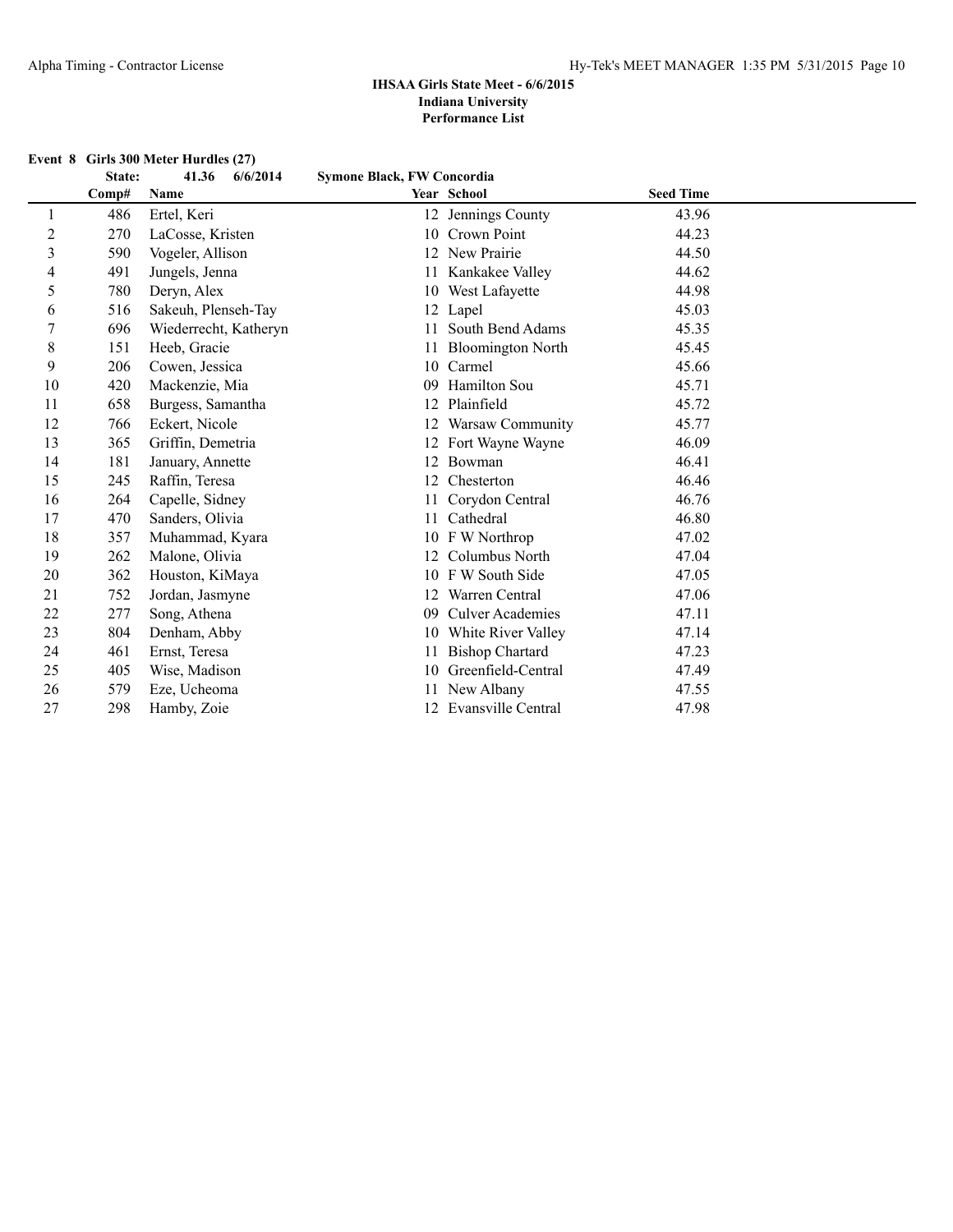#### **Event 9 Girls 800 Meter Run (27)**

|             | State: | 2:07.91<br>2011    | <b>Brittany Neeley, Eastern Greentown</b> |                         |                  |  |
|-------------|--------|--------------------|-------------------------------------------|-------------------------|------------------|--|
|             | Comp#  | Name               |                                           | Year School             | <b>Seed Time</b> |  |
| 1           | 659    | Woodford, Samantha |                                           | 12 Plainfield           | 2:13.71          |  |
| 2           | 120    | Nicholson, Taylor  | 10                                        | Avon                    | 2:14.24          |  |
| 3           | 212    | Harris, Kelsey     | 12                                        | Carmel                  | 2:14.27          |  |
| 4           | 782    | Hubbard, Susan     | 12                                        | West Lafayette          | 2:14.44          |  |
| 5           | 211    | Harris, Haley      | 12                                        | Carmel                  | 2:15.01          |  |
| 6           | 723    | Welker, Lindsay    |                                           | <b>TH</b> North         | 2:15.50          |  |
| 7           | 657    | Kiser, Madison     | 10                                        | Pioneer                 | 2:15.66          |  |
| $\,$ 8 $\,$ | 361    | Grider, Abigail    | 12                                        | F W South Side          | 2:15.97          |  |
| 9           | 440    | Crews, Sienna      | 12                                        | Heritage Hills          | 2:16.69          |  |
| 10          | 811    | Meyers, Sydney     |                                           | 12 Zionsville           | 2:16.81          |  |
| 11          | 459    | Stoffel, Hannah    |                                           | Huntington North        | 2:17.36          |  |
| 12          | 468    | Free, Katherine    | 11                                        | Cathedral               | 2:17.43          |  |
| 13          | 661    | Wright, Allie      | 12                                        | Plymouth                | 2:17.55          |  |
| 14          | 377    | Talhelm, Brooke    | 11                                        | <b>Franklin Central</b> | 2:17.56          |  |
| 15          | 708    | Sullivan, Erin     | 10                                        | Southport               | 2:17.93          |  |
| 16          | 455    | Walther, Grace     |                                           | Homestead               | 2:18.13          |  |
| 17          | 688    | Shields, Maggie    | 12                                        | Silver Creek            | 2:18.44          |  |
| 18          | 727    | Sprinkles, Jessica |                                           | Tipton                  | 2:18.50          |  |
| 19          | 644    | Campbell, Danielle | 12                                        | Pike                    | 2:19.54          |  |
| 20          | 514    | Zajac, Megan       | 12                                        | Lake Central            | 2:19.88          |  |
| 21          | 403    | Cook, Sydney       | 09                                        | Greenfield-Central      | 2:20.43          |  |
| 22          | 664    | Wade, Bayley       | 10                                        | Providence              | 2:20.65          |  |
| 23          | 101    | Vale, Kellyn       | 12                                        | Andrean                 | 2:21.21          |  |
| 24          | 231    | Hickey, Taylor     | 11                                        | Center Grove            | 2:21.43          |  |
| 25          | 339    | Barba, Faith       | 09                                        | Floyd Central           | 2:22.18          |  |
| 26          | 711    | Rueda, Savannah    |                                           | Southwestern            | 2:22.75          |  |
| 27          | 492    | Kent, Brittany     |                                           | 10 Kankakee Valley      | 2:23.03          |  |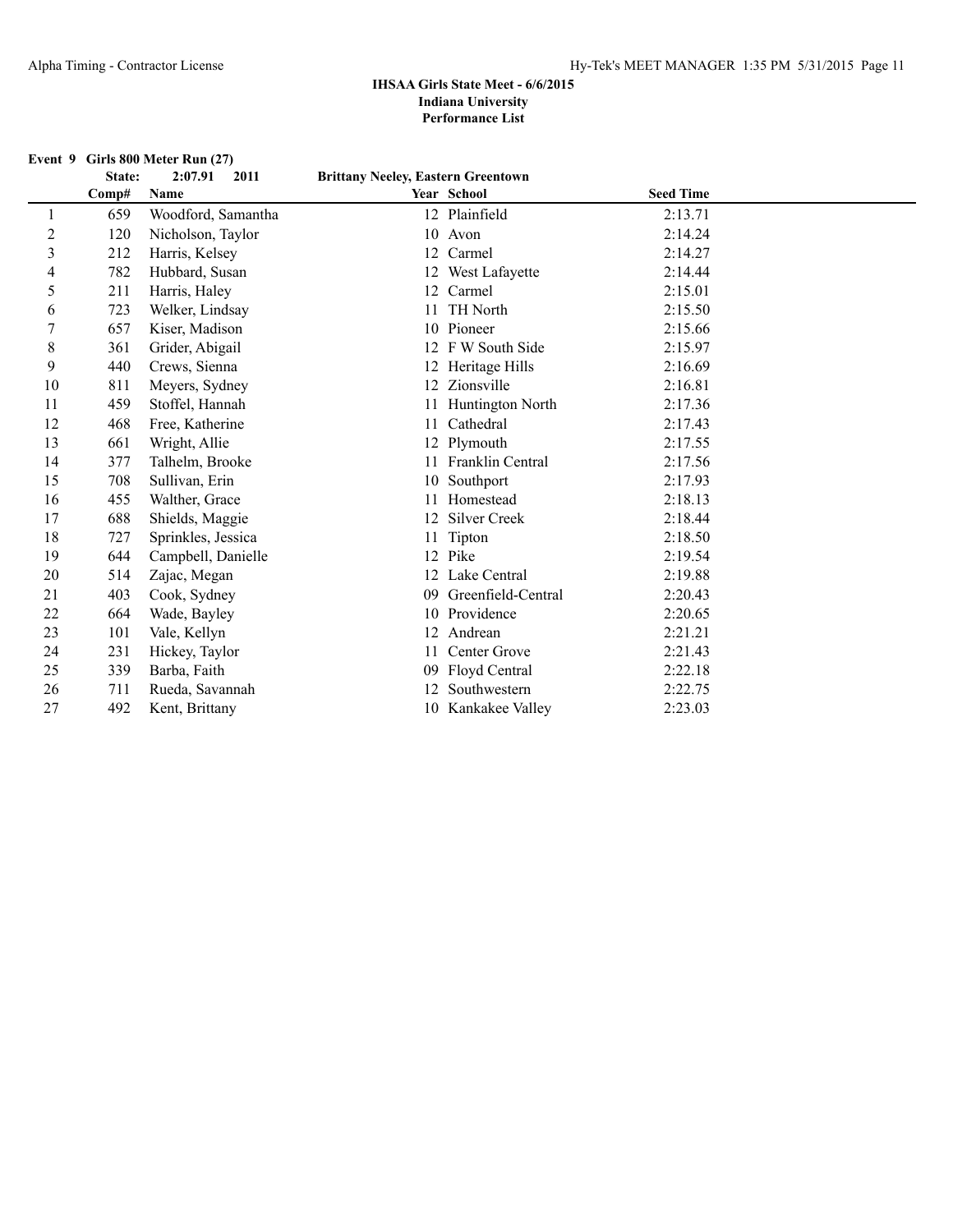|    | State: | 10:14.43<br>6/6/2014 | Anna Rohrer, Mishawaka |                          |                  |  |
|----|--------|----------------------|------------------------|--------------------------|------------------|--|
|    | Comp#  | Name                 |                        | Year School              | <b>Seed Time</b> |  |
| 1  | 552    | Rohrer, Anna         |                        | 12 Mishawaka             | 10:23.88         |  |
| 2  | 784    | Johnson, Lauren      | 11                     | West Lafayette           | 10:54.22         |  |
| 3  | 409    | Dalton, Allie        |                        | 10 Greenwood Co          | 10:57.14         |  |
| 4  | 105    | Abramson, Mary       |                        | 12 Avon                  | 10:59.62         |  |
| 5  | 428    | Pfanstiel, Courtney  |                        | 12 Hamilton Sou          | 10:59.92         |  |
| 6  | 216    | Schmitz, Anna        |                        | 12 Carmel                | 11:02.92         |  |
| 7  | 215    | Morozov, Stacy       | 11                     | Carmel                   | 11:05.62         |  |
| 8  | 778    | Bales, Rachel        |                        | 12 West Lafayette        | 11:06.92         |  |
| 9  | 219    | Fruchey, Madison     | 11                     | Carroll (Fw)             | 11:07.46         |  |
| 10 | 125    | Beery, Bailey        | 11                     | Bellmont                 | 11:10.68         |  |
| 11 | 280    | Schwartz, Tyler      | 09                     | DeKalb                   | 11:11.57         |  |
| 12 | 144    | Workman, Alli        |                        | Bloomfield               | 11:16.17         |  |
| 13 | 319    | Warren, Presley      | 09                     | EV Reitz Memoria         | 11:17.01         |  |
| 14 | 259    | Brougher, Rachel     | 10                     | Columbus North           | 11:20.06         |  |
| 15 | 340    | Manning, Kassidy     |                        | Floyd Central            | 11:23.14         |  |
| 16 | 261    | Lax, Sierra          |                        | Columbus North           | 11:24.15         |  |
| 17 | 155    | Williams, Grace      | 09                     | <b>Bloomington North</b> | 11:26.01         |  |
| 18 | 517    | Schoof, Kailee       |                        | 11 LaPorte               | 11:27.26         |  |
| 19 | 474    | Welsh, Hannah        |                        | Jasper                   | 11:27.31         |  |
| 20 | 628    | Frank, Lauren        |                        | 09 Penn                  | 11:28.48         |  |
| 21 | 806    | Collins, Claire      |                        | 10 Winamac Community     | 11:31.71         |  |
| 22 | 770    | Miller, Allison      | 10                     | Warsaw Community         | 11:34.40         |  |
| 23 | 625    | McCarty, Alli        |                        | 10 Pendleton Heights     | 11:36.54         |  |
| 24 | 247    | Sullivan, Cara       | 10                     | Chesterton               | 11:36.54         |  |
| 25 | 168    | Lewandowski, Alexis  |                        | 12 Bloomington South     | 11:41.03         |  |
| 26 | 649    | Lampert, Allison     |                        | 10 Pike                  | 11:43.08         |  |
| 27 | 466    | Arney, Erin          | 09                     | Cathedral                | 12:05.30         |  |

#### **Event 10 Girls 3200 Meter Run (27)**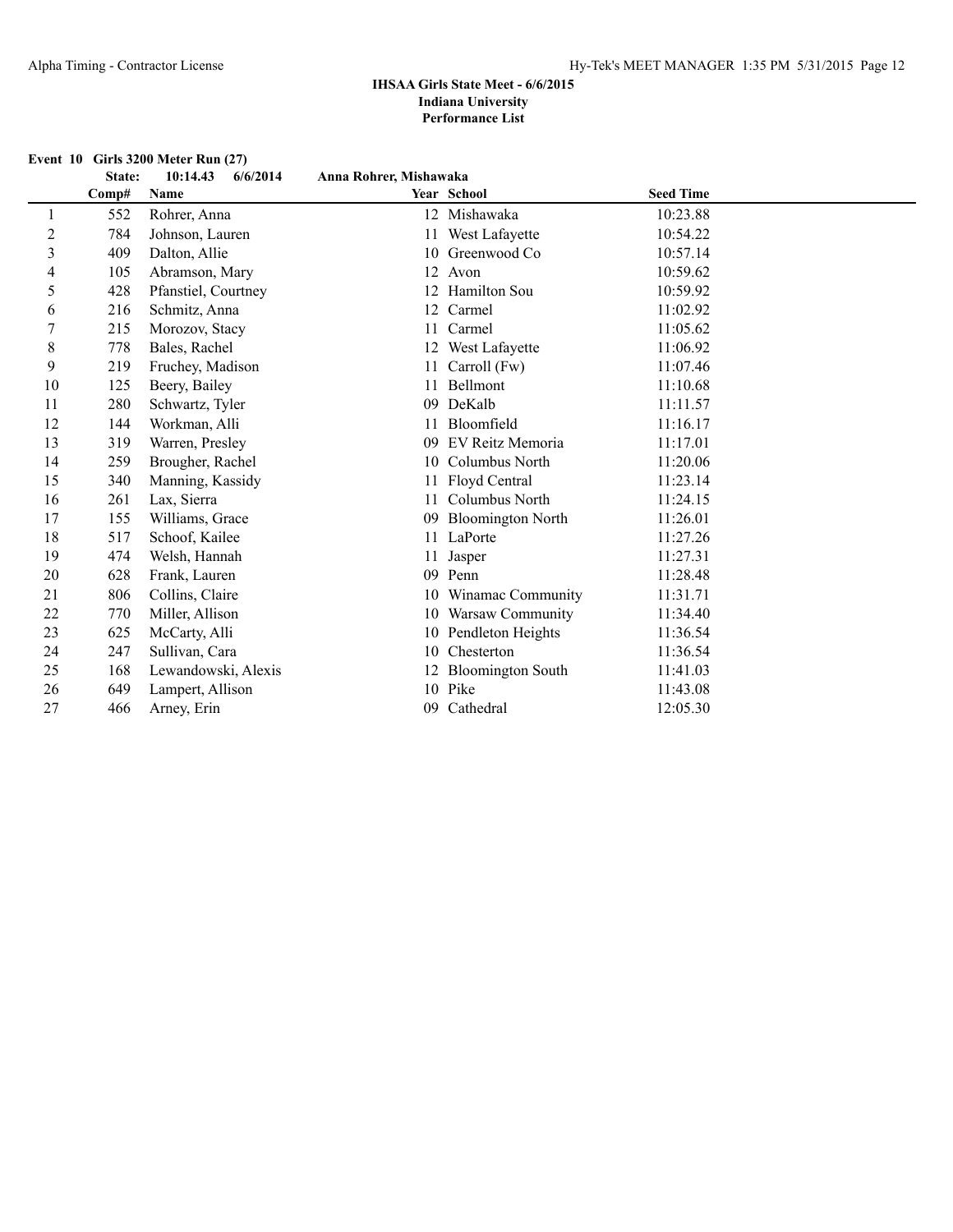**Event 11 Girls 4x400 Meter Relay (27)**

**State: 3:47.37 2011 Lawrence North, Law. North M Brooks, A Franklin, A Spencer, C Miller**

|    | Comp#                    | Team                          |                             | Relay                           | <b>Seed Time</b>             |
|----|--------------------------|-------------------------------|-----------------------------|---------------------------------|------------------------------|
| 1  |                          | Fort Wayne Northrop           |                             | A                               | 3:54.19                      |
|    |                          | 1) 352 Earley, Kamiyah 09     | 2) 358 Phillips, Breanna 10 | 3) 360 Weemes, Cierra 11        | 4) 356 McGee, Amber 12       |
|    |                          | 5) 357 Muhammad, Kyara 10     | 6) 353 Huckleberry, Lexi 12 | 7) 354 Jones, Aliyah 09         |                              |
| 2  |                          | Pike                          |                             | $\mathbf{A}$                    | 3:57.90                      |
|    |                          | 1) 644 Campbell, Danielle 12  | 2) 652 Martin, Sydney 10    | 3) 654 Ross, Jordyn 11          | 4) 647 Irby, Lynna 10        |
|    |                          | 5) 651 Malichi, Tobi 10       | 6) 650 Malichi, Jodi 10     | 7) 645 Gray, Ariel 12           | 8) 646 Greene, Victoria 11   |
| 3  |                          | Warren Central                |                             | A                               | 3:58.27                      |
|    |                          | 1) 741 Baker, Ashley 10       | 2) 752 Jordan, Jasmyne 12   | 3) 749 Johnson, Dejah 10        | 4) 755 Waites, Keytorria 10  |
|    |                          | 5) 743 Byrdsong, Bryeana 11   | 6) 747 Jackson, Joye 12     | 7) 754 Tyler, Tiler 10          | 8) 742 Batts, Kennedy 09     |
| 4  |                          | Franklin Central              |                             | $\mathbf{A}$                    | 3:59.38                      |
|    |                          | 1) 372 Hoover, Kaylor 10      | 2) 373 Jackson, Laine 12    | 3) 374 Koehl, Olivia 11         | 4) 377 Talhelm, Brooke 11    |
|    |                          | 5) 369 Comastri, Jennifer 11  | 6) 371 Day, Madison 09      | 7) 376 McDonald, Alexis 12      | 8) 368 Clark, Jade 12        |
| 5  |                          | Carmel                        |                             | A                               | 4:00.12                      |
|    |                          | 1) 208 Dixon, Rachel 11       | 2) 212 Harris, Kelsey 12    | 3) 211 Harris, Haley 12         | 4) 213 Kress, Megan 11       |
|    |                          | 5) 206 Cowen, Jessica 10      | 6) 207 Dalton, Maddie 09    | 7) 214 Miller, Samantha 11      | 8) 217 Schultz, Alexandra 12 |
| 6  |                          | Crown Point                   |                             | A                               | 4:00.63                      |
|    |                          | 1) 267 Casbon, Katherine 11   | 2) 268 Grady, Paytn 09      | 3) 271 Mellady, Katelyn 12      | 4) 270 LaCosse, Kristen 10   |
|    |                          | 5) 272 Pinchok, Alicia 09     | 6) 273 Wahlberg, Alyex 10   | 7) 274 Wells, Ashlynn 10        | 8) 275 Winston, Kylee 09     |
| 7  |                          | Jeffersonville                |                             | A                               | 4:00.68                      |
|    | 1) 480 Lacy, Hailey 11   |                               | 2) 484 Williams, Asia 11    | 3) 475 Adams-LeMaster, Haley 09 | 4) 479 Henry, Jhala 10       |
|    |                          |                               | 6) 483 Smith, Candea 11     | 7) 476 Callens, Jayla 11        |                              |
| 8  |                          | Penn                          |                             | A                               | 4:00.73                      |
|    |                          | 1) 635 Paul, Tameshia 11      | 2) 634 Mott, Elli 10        | 3) 629 Hamilton, Sarah 12       | 4) 633 Macleod, Ashleigh 10  |
|    |                          | 5) 632 Jankowski, Emma 10     | 6) 626 Daggy, Emma 10       | 7) 630 Hardrict, Nigh 09        | 8) 627 Daugherty, Lorena 10  |
| 9  |                          | Homestead                     |                             | A                               | 4:00.86                      |
|    | 1) 451 Morales, Zea 11   |                               | 2) 455 Walther, Grace 11    | 3) 449 Lee, Erica 11            | 4) 456 Williams, Morgann 12  |
|    |                          | 5) 444 Crawford, Megan 10     | 6) 454 Torrez, Natalia 10   | 7) 447 Kistler, Lindley 11      | 8) 450 Malott, Rebecca 10    |
| 10 |                          | Evansville Reitz Memorial     |                             | $\mathbf{A}$                    | 4:01.53                      |
|    |                          | 1) 308 Armstead, Aaliyah 12   | 2) 314 Mulzer, Mallory 11   | 3) 316 Sherwood, Stephanie 12   | 4) 319 Warren, Presley 09    |
|    | 5) 312 Kelle, Alexis 09  |                               | 6) 317 Tharp, Meg 10        | 7) 318 Thomas, Melinda 11       | 8) 313 Lloyd, Bailey 09      |
| 11 |                          | Terre Haute North Vigo        |                             | A                               | 4:01.58                      |
|    |                          | 1) 721 Tilstra-Smith, Anna 11 | 2) 720 Stigall, Keeliegh 11 | 3) 718 Porter, Keirra 12        | 4) 723 Welker, Lindsay 11    |
|    |                          | 5) 717 McGuire, Karen 10      | 6) 719 Rakes, Josie 11      |                                 |                              |
| 12 |                          | Warsaw Community              |                             | A                               | 4:02.31                      |
|    |                          | 1) 766 Eckert, Nicole 12      | 2) 761 Brown, Jazzmine 12   | 3) 775 Worrell, Tennie 12       | 4) 774 Rich, Audrey 11       |
|    |                          | 5) 769 Messenger, Joelle 09   | 6) 764 Davis, Shunterra 09  | 7) 758 Alexander, Samantha 11   | 8) 773 Rhodes, Brooke 11     |
| 13 |                          | North Central (Indianapolis)  |                             | A                               | 4:02.31                      |
|    |                          | 1) 604 Gibson, Raven 11       | 2) 606 Lehman, Alicia 09    | 3) 608 Miles, Amani 10          | 4) 605 Jones, Courtney 10    |
|    |                          | 5) 602 Carson, Jasmine 09     | 6) 601 Baiyee, Shelene 11   | 7) 609 Minor, Breytn 10         | 8) 611 Robinson, Paige 10    |
| 14 |                          | West Lafayette                |                             | A                               | 4:02.72                      |
|    | 1) 780 Deryn, Alex 10    |                               | 2) 788 Udo-Imeh, Itoro 09   | 3) 783 Johnson, Kristen 11      | 4) 782 Hubbard, Susan 12     |
|    | 5) 779 Bittner, Julia 11 |                               | 6) 785 Karpick, Hayley 12   | 7) 778 Bales, Rachel 12         | 8) 790 Wodicka, Maggie 11    |
| 15 |                          | Center Grove                  |                             | A                               | 4:02.80                      |
|    |                          | 1) 230 Goines, Haley 09       | 2) 236 Rassel, Olivia 10    | 3) 237 Rau, Lauren 11           | 4) 233 Long, Victoria 12     |
|    |                          | 5) 235 Ralph, Lauren 11       | 6) 231 Hickey, Taylor 11    | 7) 232 King, Alyssa 12          | 8) 239 Utterback, Allison 10 |
| 16 |                          | Gary West Side                |                             | A                               | 4:02.88                      |
|    |                          | 1) 383 Miller, Chynna 11      | 2) 382 Kirksey, Heaven 11   | 3) 386 Williams, Najae 10       | 4) 384 Sago, Troyneshia 12   |
|    |                          | 5) 380 Christian, Antonise 10 | 6) 385 Taylor, Kaylor 10    | 7) 381 Holloway, Amber 11       |                              |
| 17 |                          | Hamilton Southeastern         |                             | A                               | 4:03.31                      |
|    |                          | 1) 414 Andritsch, Grace 11    | 2) 421 Mager, Ashley 11     | 3) 424 Nichwitz, Rachel 12      | 4) 426 Perry, Angela 09      |
|    |                          | 5) 418 Jacquay, Savannah 11   | 6) 420 Mackenzie, Mia 09    | 7) 417 Christopher, Camille 09  | 8) 429 Wright, Breanna 10    |
|    |                          |                               |                             |                                 |                              |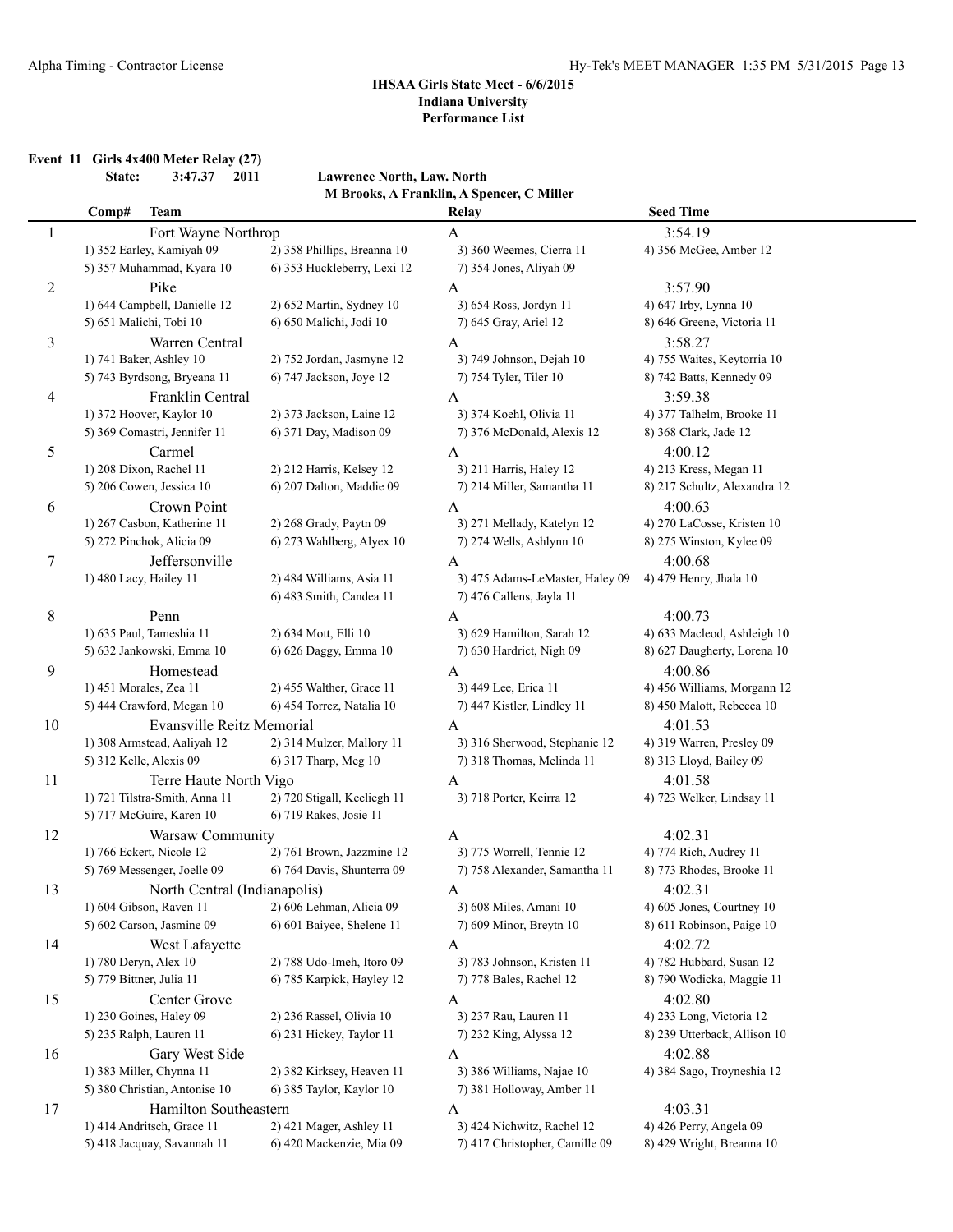#### **Event 11 ... (Girls 4x400 Meter Relay (27))**

|    | Comp#<br><b>Team</b>          |                                 | Relay                         | <b>Seed Time</b>             |
|----|-------------------------------|---------------------------------|-------------------------------|------------------------------|
| 18 | New Prairie                   |                                 | А                             | 4:04.10                      |
|    | 1) 589 Saylor, Rachel 11      | 2) 585 Kampf, Elizabeth 10      | 3) 586 Myroup, Hope 11        | 4) 590 Vogeler, Allison 12   |
|    | 5) 588 Pinter, Allison 11     | 6) 584 Elm, Ashley 11           | 7) 587 O'Laughlin, Erin 12    | 8) 591 Zielinski, Sarah 10   |
| 19 | Kankakee Valley               |                                 | A                             | 4:04.17                      |
|    | 1) 489 Gouwens, Kara 12       | 2) 491 Jungels, Jenna 11        | 3) 490 Gouwens, Leah 11       | 4) 492 Kent, Brittany 10     |
|    | 5) 488 Colon, Julianna 10     | 6) 493 Klemp, Abby 10           | 7) 494 Patrick, Shanan 12     | 8) 495 Strong, Kara 09       |
| 20 | South Bend Adams              |                                 | A                             | 4:04.41                      |
|    | 1) 693 Mittiga, Catherine 11  | 2) 696 Wiederrecht, Katheryn 11 | 3) 695 Punch, Ashley 11       | 4) 697 Woods, Ahmanah 12     |
|    | 5) 692 Lottie, Jessiyah 10    | 6) 691 Fair, Tajaa 11           | 7) 694 Mwenifumbo, Joselyn 09 | 8) 698 Wright, Tyara 11      |
| 21 | Columbia City                 |                                 | A                             | 4:04.45                      |
|    | 1) 252 Decker, Regan 11       | 2) 257 Wappes, Hannah 11        | 3) 253 Green, Molly 11        | 4) 251 Cormany, Elise 10     |
|    | 5) 255 Qureshi, Samina 12     | 6) 256 Von Seggern, Morgan 12   | 7) 254 Keller, Lauren 09      |                              |
| 22 | Ben Davis                     |                                 | A                             | 4:04.59                      |
|    | 1) 133 Brahm, Constance 12    | 2) 138 Simmons, Kyara 10        | 3) 140 Woodson, Ra'Von 11     | 4) 142 Young, Erynn 11       |
|    | 5) 135 Campbell, Ralen 10     | 6) 136 Collier, Dajia 11        | 7) 141 Wright, Regina 12      | 8) 137 Jones, Di'Aira 09     |
| 23 | Fishers                       |                                 | A                             | 4:04.60                      |
|    | 1) 328 Carver, Paris 10       | 2) 329 Clark, Maryna 12         | 3) 333 Harris, Allie 12       | 4) 334 Harrison, Danielle 09 |
|    | 5) 332 Grace, Destoni 09      | 6) 336 Rodriguez, Ashlee 10     | 7) 337 Rush, Kennedie 12      | 8) 338 Wicker, Stephanie 10  |
| 24 | Fort Wayne Wayne              |                                 | A                             | 4:05.22                      |
|    | 1) 363 Bieber, Kristin 10     | 2) 364 Green, Je'bria 11        |                               | 4) 366 McKinley, Sarrina 12  |
|    | 5) 367 Phillips, Aniese 09    | 6) 365 Griffin, Demetria 12     |                               |                              |
| 25 | Castle                        |                                 | A                             | 4:07.99                      |
|    | 1) 223 Peach, McKenna 11      | 2) 224 Purdue, Maddie 11        | 3) 227 Webster, Jenni 12      | 4) 226 Voyles, Alexia 09     |
|    | 5) 225 Stephens, Katherine 11 | 6) 221 Altheide, Ivy 12         | 7) 222 Huebner, Hannah 12     | 8) 229 Young, Lydia 09       |
| 26 | Gibson Southern               |                                 | $\overline{A}$                | 4:08.33                      |
|    | 1) 390 Hasenour, Kylie 11     | 2) 391 Lay, Maisie 11           | 3) 392 Milheiser, Jordyn 12   | 4) 393 Raley, Madelene 11    |
|    | 5) 389 Deal, Emily 10         | 6) 387 Bittner, Samantha 10     | 7) 394 Weiss, Rachel 11       |                              |
| 27 | <b>Silver Creek</b>           |                                 | A                             | 4:10.14                      |
|    | 1) 688 Shields, Maggie 12     | 2) 684 Backherms, Jessica 12    | 3) 690 Whalen, Cheslea 11     | 4) 686 Cooper, Katie 10      |
|    | 5) 687 Lewis, Emory 11        | 6) 685 Coats, Miranda 12        | 7) 689 Sparks, Hannah 10      |                              |
|    |                               |                                 |                               |                              |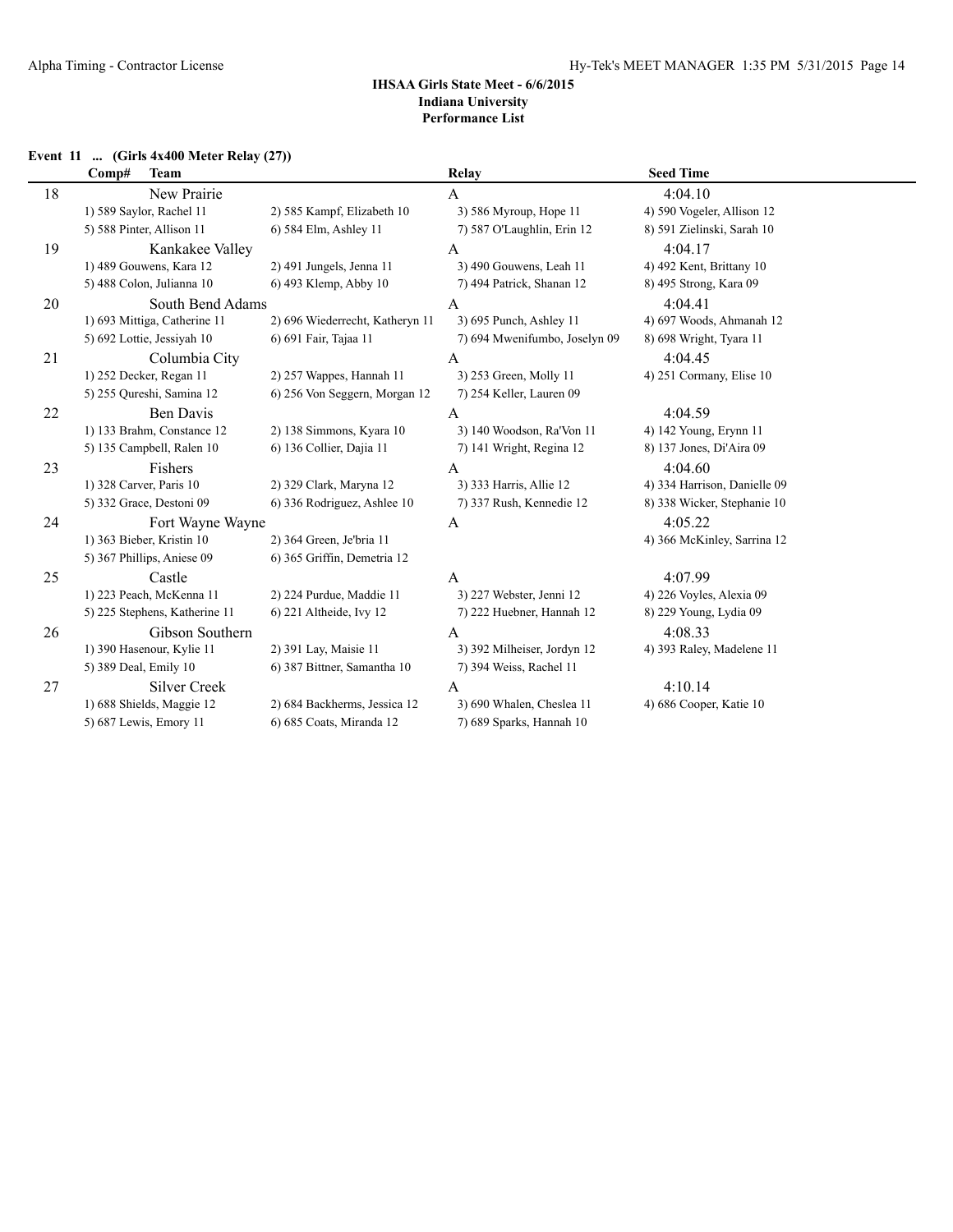# **Event 12 Girls High Jump (29)**<br>**State:** 6-00

|                | State: | 1985<br>$6 - 00$    | Angela Bradburn, Norwell |                          |                  |  |
|----------------|--------|---------------------|--------------------------|--------------------------|------------------|--|
|                | Comp#  | Name                |                          | Year School              | <b>Seed Mark</b> |  |
| 1              | 622    | Moffitt, Janae      |                          | 12 Oak Hill              | 5-08.00          |  |
| $\overline{c}$ | 567    | Erwin, Corin        | 10                       | Munster                  | 5-07.00          |  |
| 3              | 810    | Isenbarger, Katie   | 09                       | Zionsville               | 5-06.00          |  |
| 4              | 660    | Fosler, Kaydon      | 12                       | Plymouth                 | 5-06.00          |  |
| 5              | 548    | Ash, Alivia         |                          | Merrillville             | 5-06.00          |  |
| 6              | 404    | Lewis, Regan        |                          | Greenfield-Central       | 5-06.00          |  |
| 7              | 283    | Mourey, Shelby      | 12                       | Eastern Hancok           | 5-05.00          |  |
| 8              | 546    | Dierks, Lindsey     |                          | Manchester               | 5-05.00          |  |
| 9              | 709    | Main, Aubrey        | 12                       | Southridge               | 5-04.00          |  |
| 10             | 406    | Hampton, Arieaunna  | 10                       | Greensburg               | 5-04.00          |  |
| 11             | 739    | Jones, Paige        |                          | Vincennes Lincoln        | 5-04.00          |  |
| 12             | 712    | Ezelll, Brooke      | 11                       | Southwestern             | $5-04.00$        |  |
| 13             | 142    | Young, Erynn        |                          | <b>Ben Davis</b>         | 5-04.00          |  |
| 14             | 805    | Reed, Kaitlyn       | 10                       | Whitko                   | 5-04.00          |  |
| 15             | 631    | Hendershot, Madelyn | 11                       | Penn                     | 5-04.00          |  |
| 16             | 728    | Spivey, Trisha      | 12                       | <b>Union County</b>      | 5-04.00          |  |
| 17             | 358    | Phillips, Breanna   | 10                       | F W Northrop             | 5-04.00          |  |
| 18             | 463    | Murray, Mariah      |                          | <b>Bishop Chartard</b>   | 5-04.00          |  |
| 19             | 641    | Orr, Heather        | 10                       | Perry Meridian           | 5-03.00          |  |
| 20             | 710    | Moore, Nadia        |                          | Southwestern             | 5-03.00          |  |
| 21             | 621    | Ballard, Hannah     | 12                       | Northwestern             | 5-03.00          |  |
| 22             | 458    | Koch, Karmen        | 09                       | Huntington North         | 5-03.00          |  |
| 23             | 435    | Mattox, Jaden       |                          | Harrison WL              | 5-03.00          |  |
| 24             | 285    | Moughler, Emma      | 10                       | Eastside                 | 5-03.00          |  |
| 25             | 473    | Stout, Annie        | 10                       | Jasper                   | 5-03.00          |  |
| 26             | 436    | Miller, Mikayla     | 09                       | Harrison WL              | $5 - 02.00$      |  |
| 27             | 154    | Weiligman, Sarah    |                          | <b>Bloomington North</b> | 5-02.00          |  |
| 28             | 544    | Holland, Emily      | 12                       | Madison Cons             | 5-02.00          |  |
| 29             | 732    | Clark, Brittney     | 09                       | Valparaiso               | 5-02.00          |  |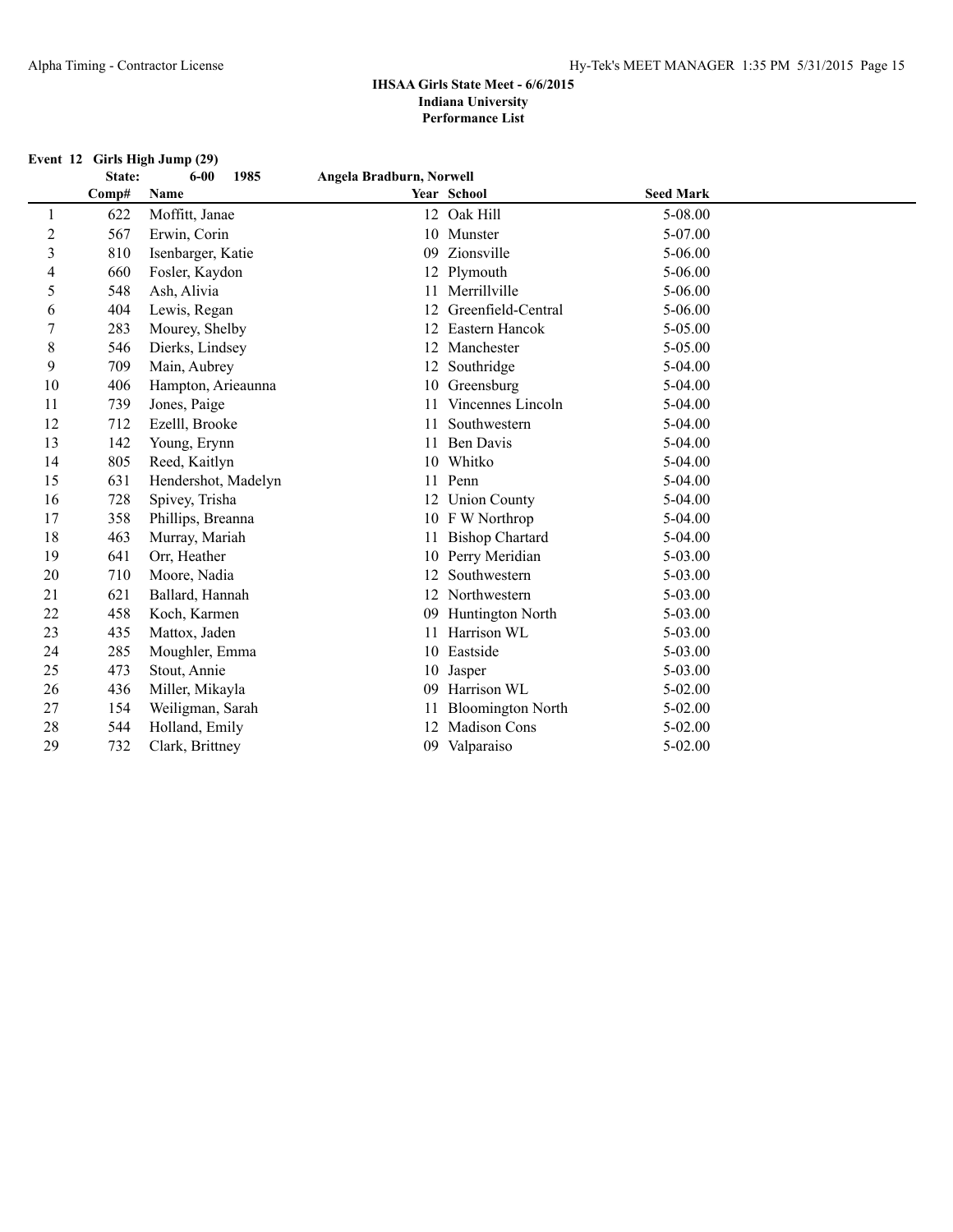|                         |                 | Event 13 Girls Long Jump (27) Prelims |                               |                          |                  |  |
|-------------------------|-----------------|---------------------------------------|-------------------------------|--------------------------|------------------|--|
|                         | State:<br>Comp# | $20 - 04$<br>1986<br>Name             | Tonya Sedwick, Jeffersonville | Year School              | <b>Seed Mark</b> |  |
| 1                       | 491             | Jungels, Jenna                        | 11                            | Kankakee Valley          | 19-09.00         |  |
| $\overline{\mathbf{c}}$ | 753             | Redmon, Caitlyn                       | 12                            | Warren Central           | 19-04.25         |  |
| 3                       | 295             | Hunter, Yamani                        | 12                            | <b>Evansville Bosse</b>  | 19-01.25         |  |
| 4                       | 270             | LaCosse, Kristen                      | 10                            | Crown Point              | 18-11.25         |  |
| 5                       | 308             | Armstead, Aaliyah                     | 12                            | EV Reitz Memoria         | 18-06.00         |  |
| 6                       | 160             | Ehman, Emily                          |                               | <b>Bloomington South</b> | 17-10.75         |  |
| $\boldsymbol{7}$        | 124             | McBryde, Dominique                    | 12                            | <b>Bedford Nort</b>      | 17-10.00         |  |
| $\,$ $\,$               | 803             | Pruitt, Taryn                         |                               | 10 Westview              | 17-09.50         |  |
| 9                       | 639             | Woods, Mikaylah                       |                               | 11 Penn                  | 17-09.25         |  |
| 10                      | 356             | McGee, Amber                          |                               | 12 F W Northrop          | 17-08.25         |  |
| 11                      | 557             | Coleman, Olivia                       |                               | 12 Mt Vernon Fortvi      | 17-07.00         |  |
| 12                      | 140             | Woodson, Ra'Von                       | 11                            | <b>Ben Davis</b>         | 17-07.00         |  |
| 13                      | 194             | McDuffie, Devin                       | 11                            | <b>Brebeuf Jesu</b>      | 17-07.00         |  |
| 14                      | 500             | Blair, Holly                          |                               | 12 Lake Central          | 17-06.75         |  |
| 15                      | 758             | Alexander, Samantha                   |                               | 11 Warsaw Community      | 17-05.00         |  |
| 16                      | 721             | Tilstra-Smith, Anna                   | 11                            | TH North                 | 17-04.75         |  |
| 17                      | 480             | Lacy, Hailey                          | 11                            | Jeffersonville           | 17-04.25         |  |
| 18                      | 645             | Gray, Ariel                           |                               | 12 Pike                  | 17-04.00         |  |
| 19                      | 487             | James, Shawntel                       | 11                            | Jimtown                  | 17-04.00         |  |
| 20                      | 117             | Mitchell, Diamond                     |                               | 10 Avon                  | 17-04.00         |  |
| 21                      | 469             | Jordan, Cienna                        | 11                            | Cathedral                | 17-04.00         |  |
| 22                      | 209             | Etgen, Cailyn                         | 11                            | Carmel                   | 17-03.75         |  |
| 23                      | 435             | Mattox, Jaden                         | 11                            | Harrison WL              | 17-03.50         |  |
| 24                      | 281             | Moriarity, Lexie                      | 09                            | East Noble               | 17-02.75         |  |
| 25                      | 673             | Saylor, Paige                         |                               | 10 Roncalli              | 17-00.25         |  |
| 26                      | 230             | Goines, Haley                         | 09                            | Center Grove             | 17-00.25         |  |
| 27                      | 776             | Davis, Kaitlyn                        |                               | 10 Washington            | 16-11.50         |  |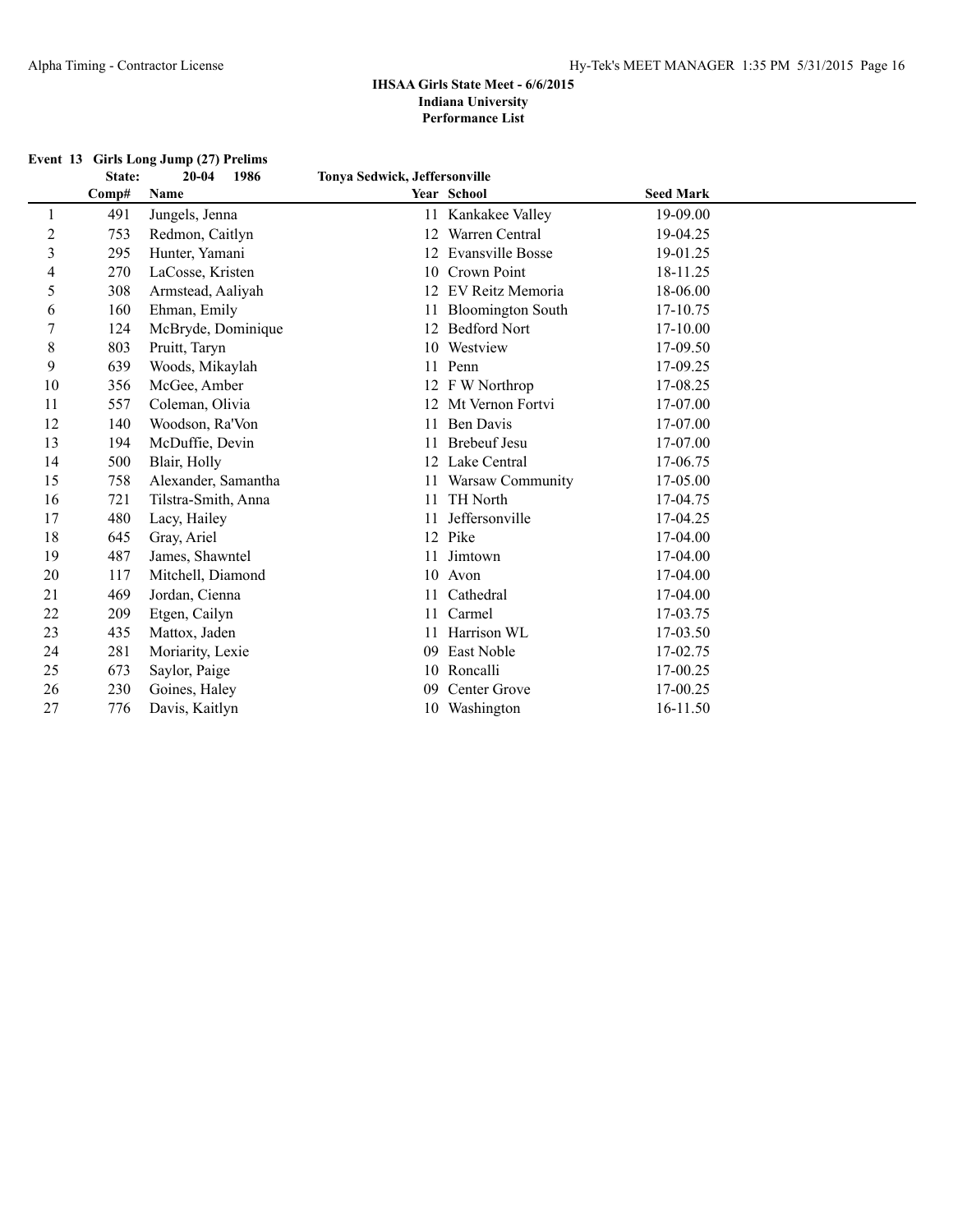## **Event 14 Girls Discus Throw (27)**<br>**State: 168-06** 2013

|    | State: | 168-06<br>2013      | <b>Adriana Brown, Lawrence Central</b> |                           |                  |  |
|----|--------|---------------------|----------------------------------------|---------------------------|------------------|--|
|    | Comp#  | Name                |                                        | Year School               | <b>Seed Mark</b> |  |
|    | 515    | Fitch, Kloee        |                                        | 10 Lakeland               | 148-05           |  |
| 2  | 433    | York, Kayla         | 12                                     | Hanover Central           | 148-00           |  |
| 3  | 555    | Corbin, Sarah       | 12                                     | Mooresville               | 143-05           |  |
| 4  | 496    | Henderson, Essence  |                                        | 10 Lafayette Je           | 141-00           |  |
| 5  | 781    | Harris, Kaia        | 10                                     | West Lafayette            | 137-02           |  |
| 6  | 438    | White, Hannah       | 11                                     | Henryville                | 130-09           |  |
| 7  | 498    | Ripke, Anna         |                                        | Lafayette Je              | 129-08           |  |
| 8  | 471    | Wilson, Jessica     |                                        | 12 Indpls Lutheran        | 128-05           |  |
| 9  | 512    | Schoonmaker, Laura  | 12                                     | Lake Central              | 128-02           |  |
| 10 | 287    | Cornelius, Deanna   | 12                                     | <b>Elkhart Memorial</b>   | 127-04           |  |
| 11 | 623    | Shepherd, Katie     | 12                                     | Oak Hill                  | 126-06           |  |
| 12 | 316    | Sherwood, Stephanie |                                        | EV Reitz Memoria          | $123 - 10$       |  |
| 13 | 202    | Newson, Brittney    | 12                                     | Brownsburg                | 123-09           |  |
| 14 | 675    | Sammons, Ellie      |                                        | Rushville Co              | 123-02           |  |
| 15 | 422    | McDougal, Alyssa    | 12                                     | Hamilton Sou              | 121-07           |  |
| 16 | 204    | Reynolds, Jaelyn    |                                        | <b>Brownstown Central</b> | 120-08           |  |
| 17 | 462    | Logan, Anna         |                                        | <b>Bishop Chartard</b>    | 120-02           |  |
| 18 | 169    | Moore, Amy          |                                        | <b>Bloomington South</b>  | 119-07           |  |
| 19 | 379    | Castro, Kinsley     |                                        | 11 Franklin Community     | 119-03           |  |
| 20 | 467    | Brinkley, Princess  | 11                                     | Cathedral                 | 116-08           |  |
| 21 | 100    | Dickerson, Jacie    | 12                                     | Anderson                  | 116-05           |  |
| 22 | 265    | Oliver, Ashley      | 11                                     | Corydon Central           | 116-04           |  |
| 23 | 737    | Ochs, Madison       | 09                                     | Valparaiso                | 116-02           |  |
| 24 | 279    | Zehner, Donna       | 12                                     | <b>Culver Community</b>   | 115-07           |  |
| 25 | 553    | Walker, Queen       |                                        | Mishawaka                 | 115-06           |  |
| 26 | 583    | Whitacre, Haley     |                                        | New Haven                 | 114-09           |  |
| 27 | 388    | Bright, Alyssa      | 12                                     | Gibson Southern           | 114-06           |  |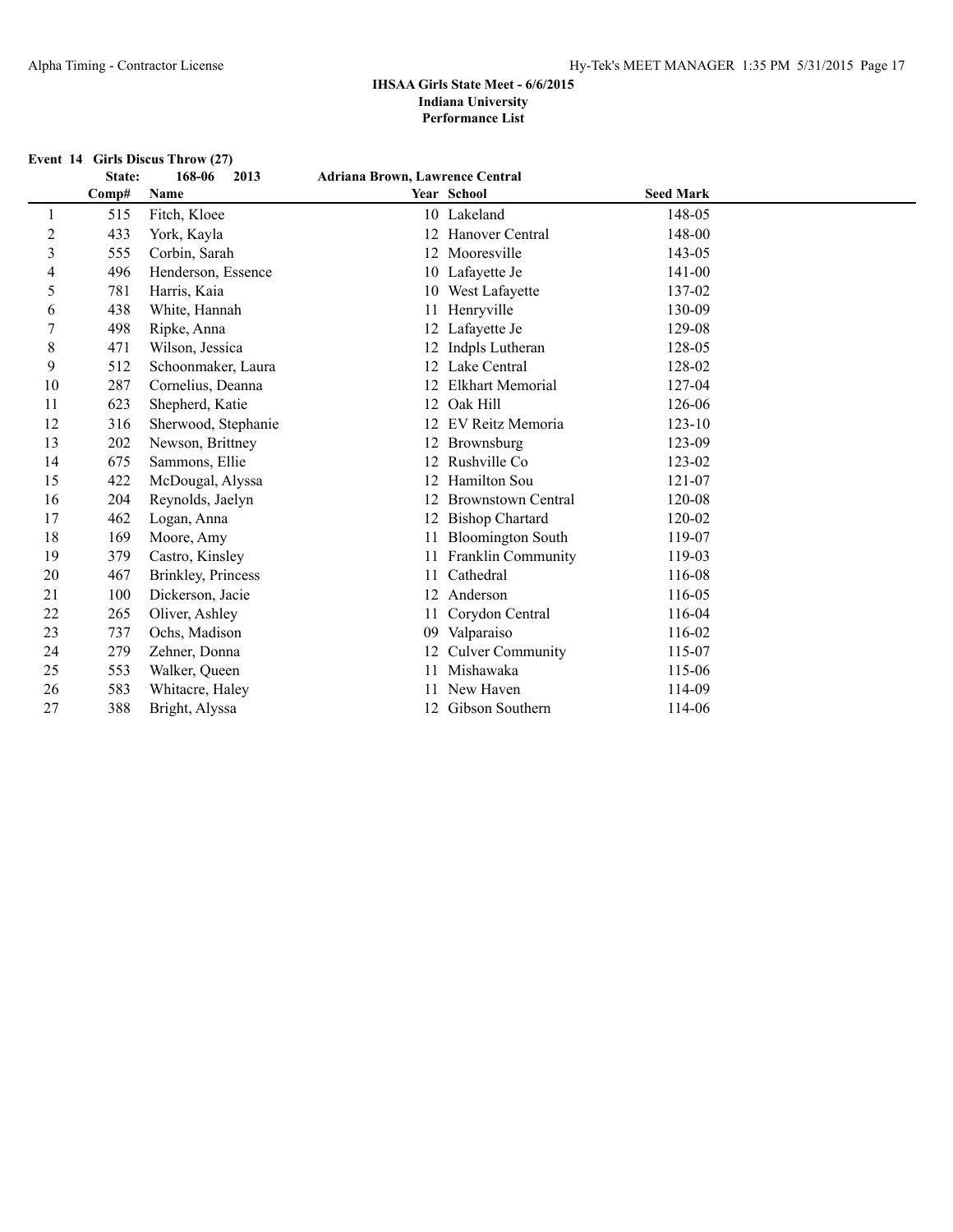**Event 15 Girls Shot Put (27)**

### **State: 50-09 2011 Tori Bliss, Portage**

| Comp# | Name                |              |                           | <b>Seed Mark</b>                                                                                                                                                                                                     |  |
|-------|---------------------|--------------|---------------------------|----------------------------------------------------------------------------------------------------------------------------------------------------------------------------------------------------------------------|--|
| 663   | Farley, Victoria    |              |                           | 46-01.75                                                                                                                                                                                                             |  |
| 287   | Cornelius, Deanna   | 12           | Elkhart Memorial          | 42-03.75                                                                                                                                                                                                             |  |
| 433   | York, Kayla         |              | Hanover Central           | 42-01.75                                                                                                                                                                                                             |  |
| 478   | Ford, Nycia         |              | Jeffersonville            | 41-09.50                                                                                                                                                                                                             |  |
| 316   | Sherwood, Stephanie | 12           | EV Reitz Memoria          | 41-08.00                                                                                                                                                                                                             |  |
| 571   | Kapitan, Abigail    |              |                           | 41-02.00                                                                                                                                                                                                             |  |
| 714   | Hayes, Kassidie     | 12           | Tell City                 | 40-06.50                                                                                                                                                                                                             |  |
| 556   | Hart, Haley         |              | Morristown                | 40-05.00                                                                                                                                                                                                             |  |
| 549   | Stanley, Jordan     |              | Merrillville              | 40-03.00                                                                                                                                                                                                             |  |
| 515   | Fitch, Kloee        |              |                           | 40-01.25                                                                                                                                                                                                             |  |
| 496   | Henderson, Essence  |              |                           | 39-08.50                                                                                                                                                                                                             |  |
| 297   | Williams, Janiah    |              | <b>Evansville Bosse</b>   | 39-07.00                                                                                                                                                                                                             |  |
| 613   | Dvorscak, Caitlin   |              | North Judson              | 39-07.00                                                                                                                                                                                                             |  |
| 278   | Hardy, Mickella     |              | <b>Culver Community</b>   | 39-02.50                                                                                                                                                                                                             |  |
| 284   | Ruble, Kaycee       |              | Eastern Hancok            | 38-10.00                                                                                                                                                                                                             |  |
| 309   | Barnes, Lindsey     |              |                           | 38-05.00                                                                                                                                                                                                             |  |
| 640   |                     |              |                           | 38-00.00                                                                                                                                                                                                             |  |
| 113   | Hopkins, Katrinia   |              |                           | 37-10.00                                                                                                                                                                                                             |  |
| 794   | Caldwell, Jada      |              | Westfield                 | 37-09.00                                                                                                                                                                                                             |  |
| 623   | Shepherd, Katie     | 12           | Oak Hill                  | 37-07.50                                                                                                                                                                                                             |  |
|       | Duff, Kristen       |              | Westview                  | 37-06.25                                                                                                                                                                                                             |  |
| 816   | Thompson, Kaitlyn   |              |                           | 37-05.75                                                                                                                                                                                                             |  |
| 666   | Carson, Katie       |              | Roncalli                  | 37-02.50                                                                                                                                                                                                             |  |
| 777   | Kennedy, Katlyn     | 11           |                           | 37-01.00                                                                                                                                                                                                             |  |
| 713   | Galbreath, Eve      |              | <b>Switzerland County</b> | 37-00.00                                                                                                                                                                                                             |  |
| 518   | Gillard, Tajhanae   |              |                           | 36-08.00                                                                                                                                                                                                             |  |
| 624   | Cadle, Rachel       |              |                           | 36-07.75                                                                                                                                                                                                             |  |
|       | 802                 | Hill, Alexis |                           | Year School<br>10 Portage<br>11 Munster<br>10 Lakeland<br>10 Lafayette Je<br>12<br>EV Reitz Memoria<br>12<br>10 Perry Meridian<br>10<br>Avon<br>10<br>11 Fishers<br>Wawasee<br>12<br>11 Lawrence Central<br>11 Paoli |  |